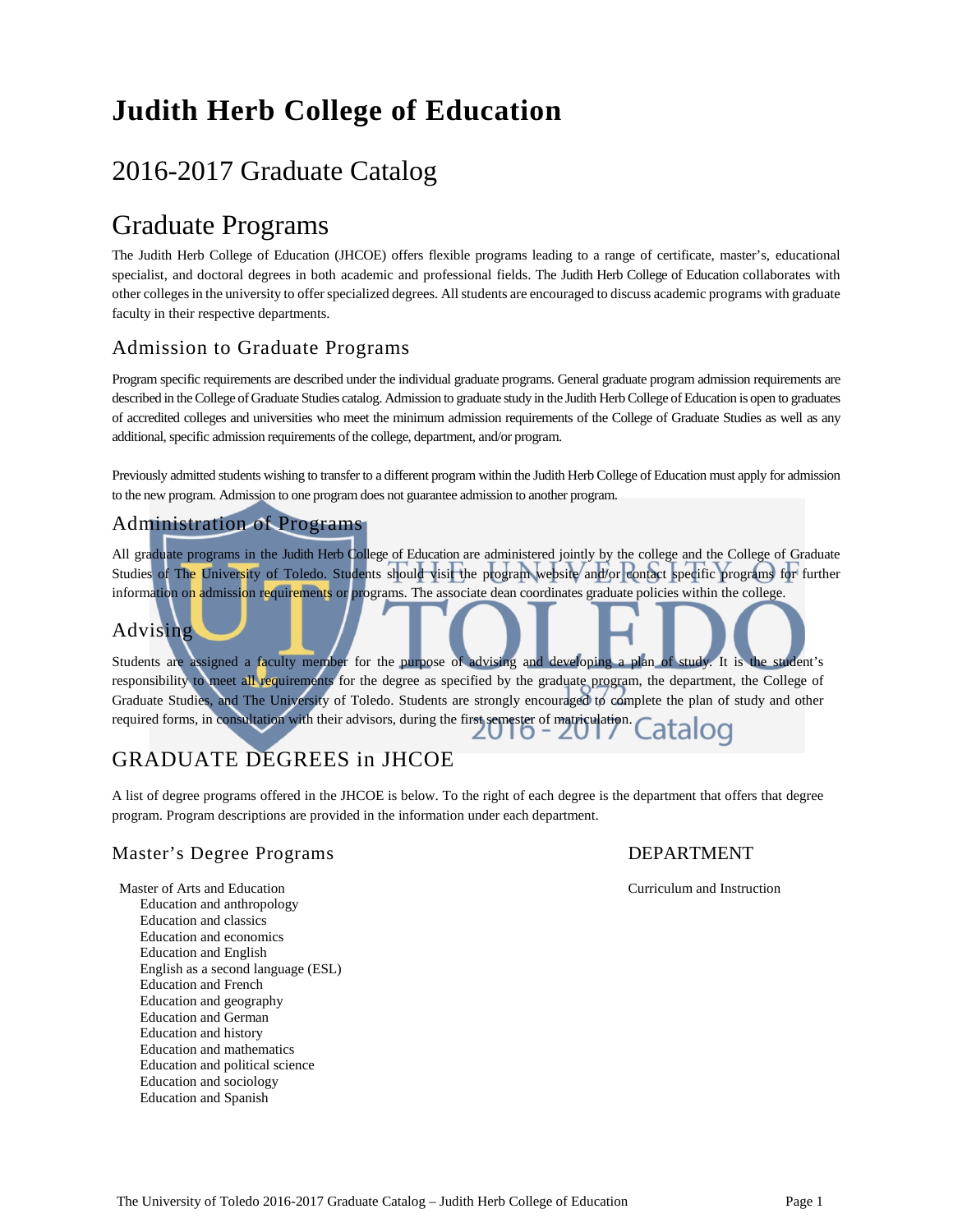Master of Education Art education Curriculum and Instruction Career and technical education Curriculum and Instruction Curriculum and instruction Curriculum and Instruction Early childhood education PreK-3 ECE, Higher Ed, & Special Ed Educational administration and supervision Educational Found & Leadership Educational psychology Educational Found & Leadership Educational research and measurement Educational Found & Leadership Educational technology<br>
Educational theory and social foundations<br>
Educational Found & Leadership Educational theory and social foundations<br>Higher Education Middle childhood education (LAMP only) Curriculum and Instruction Secondary education (LAMP only) Curriculum and Instruction Special education **ECE, Higher Ed, & Special Ed** 

Master of Music in Music Education Music education Dept. of Music, College of Visual and Performing Arts Curriculum and Instruction

Master of Science and Education Curriculum and Instruction Education and biology Education and chemistry Education and geology Education and mathematics Education and physics

# Licensure And Master's Degrees

Adolescence and young adult (7-12) Curriculum and Instruction Art education (multi-age) **Curriculum and Instruction** Early childhood education (preK-3)  $\Gamma$  H E U N I V E CE, Higher Ed, & Special Ed Foreign language (multi-age) Intervention specialist: Mild/Moderate Intervention specialist: Moderate/Intensive ECE, Higher Ed, & Special Ed Middle grade (4-9) Music education (multi-age) 2020 12:20 Music education and Instruction

# Education Specialist Degree Programs

Education Specialist in Administration and Supervision  $\frac{18}{2}$ Educational Found & Leadership

Education Specialist in Curriculum and Instruction  $2016 - 2017$  Curriculum and Instruction &

# Doctoral Degree Programs

Doctor of Philosophy in Curriculum and Instruction

 with concentrations in: Curriculum and instruction Curriculum and Instruction Educational media Curriculum and Instruction Secondary education Curriculum and Instruction Curriculum and Instruction Special education Curriculum and Instruction Special education Curriculum and Instruction Curriculum and Instruction Special education Curriculum an

Doctor of Education in Educational Administration and Supervision Educational Found & Leadership

Doctor of Philosophy in Foundations of Education with concentrations in: Educational Found & Leadership

Educational psychology Areas of focus may include learning & cognition or human development Educational sociology Foundations of education History of education Philosophy of education Research and measurement Areas of focus may include statistics, measurement, or evaluation

Doctor of Philosophy in Higher Education ECE, Higher Ed & Special Ed

ECE, Higher Ed, & Special Ed

**Fourniculum and Instruction<br>FIGURE 1988** ECE, Higher Ed, & Special Ed

Curriculum and Instruction

Early childhood education ECE, Higher Ed, & Special Ed Gifted and talented ECE, Higher Ed, & Special Ed ECE, Higher Ed, & Special Ed

ECE, Higher Ed, & Special Ed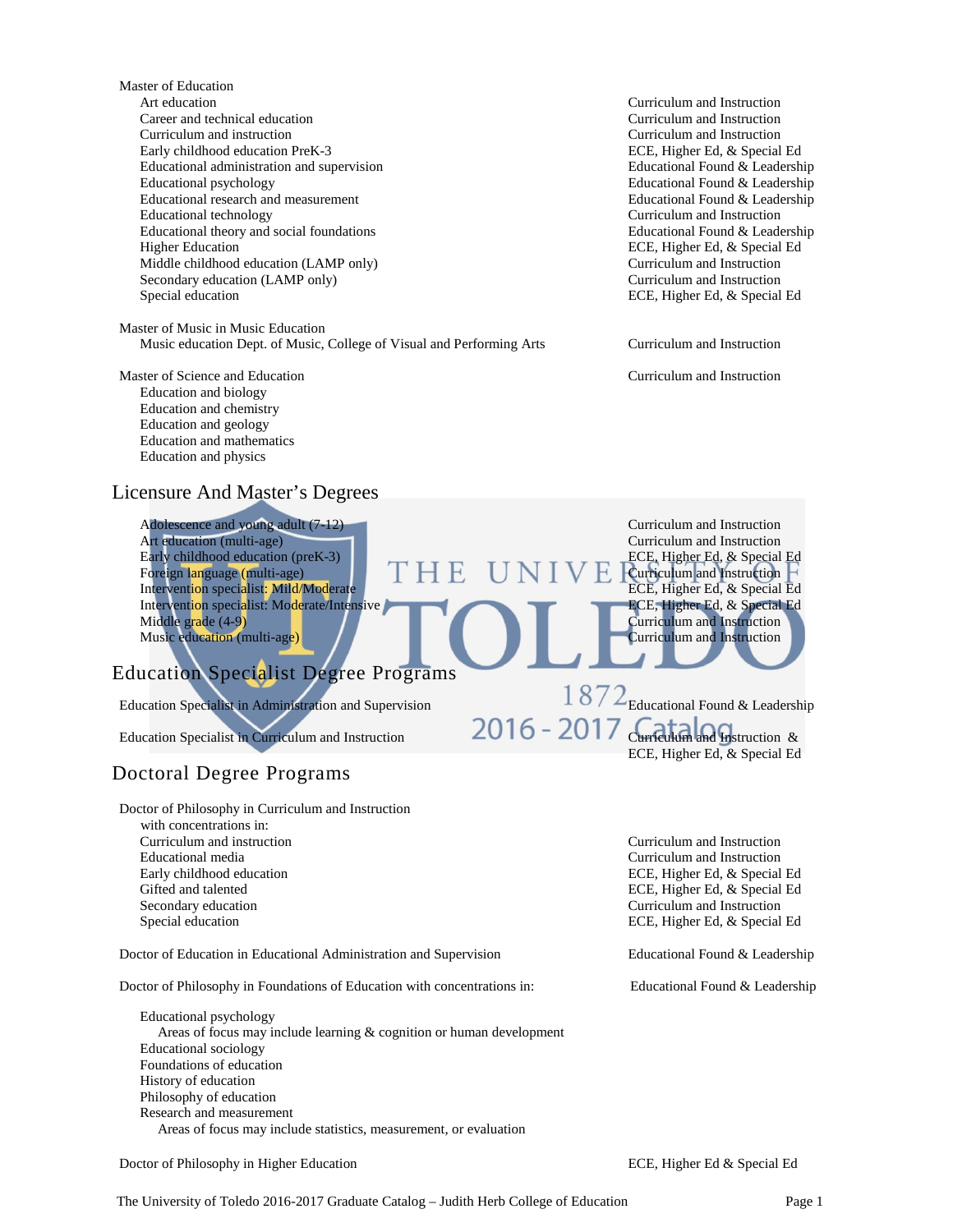# Endorsements

Career-based intervention<br>
Curriculum and Instruction<br>
Curriculum and Instruction<br>
Curriculum and Instruction Early childhood generalist (grades 4-5) Pre-school special needs<br>
Reading (PreK-12)<br>
Reading (PreK-12) Transition to work **ECE, Higher Ed, & Special Ed** 

# Certificate Programs

Culture and Change in Institutions Certificate Educational Foundations and

Diversity Certificate **ECE, Higher Ed, & Special Ed** Educational Assessment Specialist Certificate Educational Foundations and

Foundations of Peace Education Certificate

Higher Education Administration Certificate **ECE, Higher Ed, & Special Ed** Interprofessional Teaming in Early Childhood ECE, Higher Ed, & Special Ed Virtual Educator Certificate Curriculum and Instruction

Curriculum and Instruction

Leadership Leadership<br>Educational Foundations and Leadership

# Department of CURRICULUM AND INSTRUCTION

Rebecca Schneider, chair

Master's, specialist and doctoral degrees are housed within this department. In addition, graduate licensure programs in middle childhood education, adolescent and young adult education, career and technical education, foreign language education, art education, and music education as well as special programs in literacy and educational technology are available.

Educational programs at The University of Toledo are accredited by the National Council for Accreditation of Teacher Education (NCATE). 1872

Admission to Master's Degree Programs

# 2016 - 2017 Catalog

In addition to the College of Graduate Studies admission requirements, master's programs housed in the department of curriculum and instruction (CI) require the following:

- An overall grade point average (GPA) of at least 2.7 on a 4.0 scale in all undergraduate work. Students who fail to meet this requirement may be considered for provisional admission, provided they demonstrate excellent promise for graduate study. The GRE is required for students with less than a 2.7 undergraduate grade point average.
- Three letters of recommendation regarding the prospective graduate student's potential for doing master's level work, which may come from such sources as the undergraduate major advisor, current employer, school principal or others who are knowledgeable about the applicant's ability to engage in graduate work in the desired program.
- A well-written statement describing the student's background and goals as well as the importance of the degree in achieving those goals.
- Some programs have selective admissions and may admit a limited number of students. Thus, meeting all formal criteria does not guarantee admission.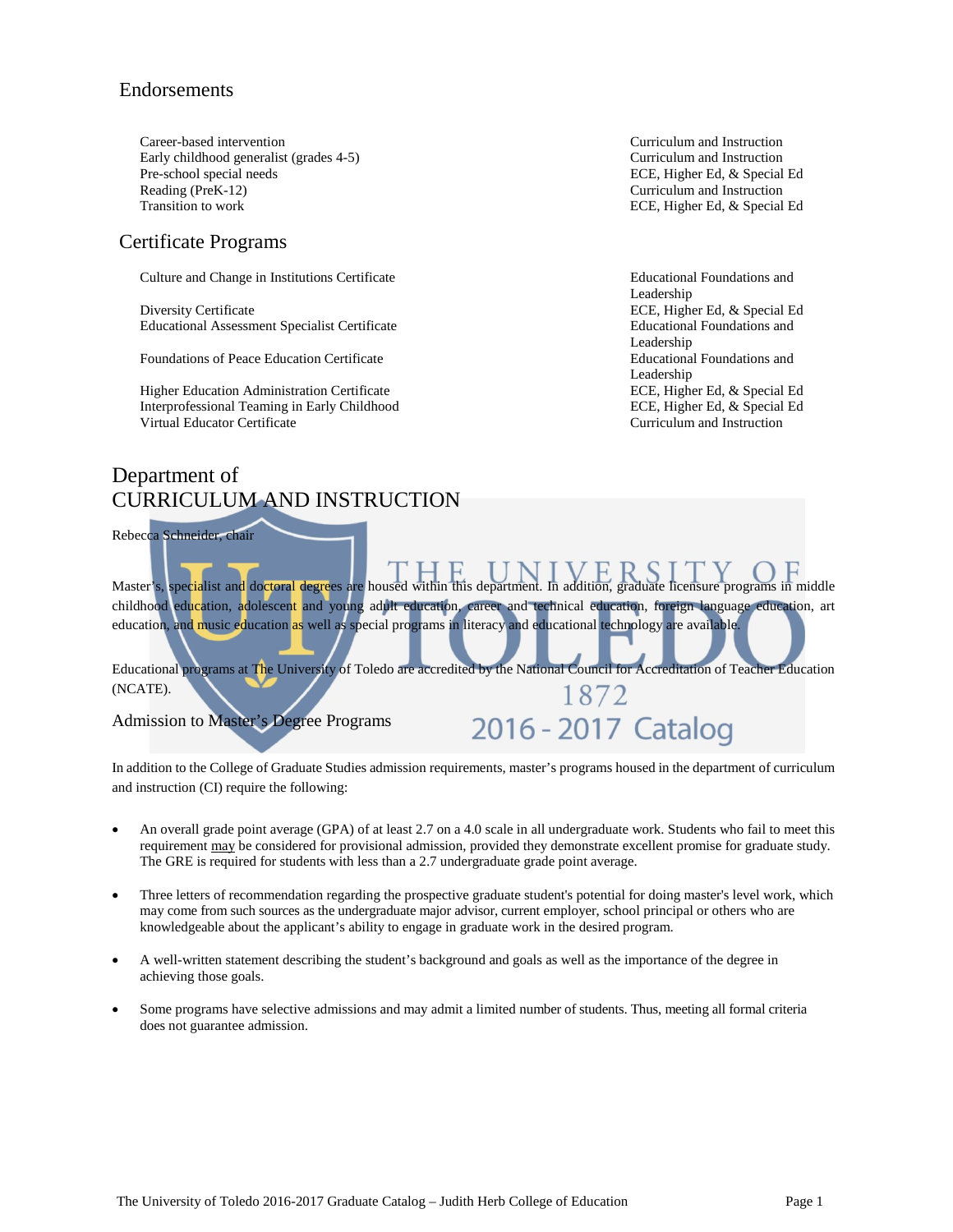# Requirements for Master's Degree Programs

Master's programs housed in the department of curriculum and instruction require a minimum of 30 or 36 semester hours (depending on program) of approved graduate course work. No more than six semester hours of credit from any combination of workshops (5950), problems or special topics courses (5980 or 6980), and independent studies (5990 or 6990) may be included in the degree program.

- A plan of study identifying the courses for the master's degree is required after 12 credit hours, generally at the end of the first semester of full time study.
- All students completing one of the master's degrees in this department must fulfill core requirements by completing one course from each of the four foundations core areas within the first 18 semester hours of course work (four of the first six courses must be core courses).
- All course work for the master's degree must be taken within a six-year period immediately preceding the date the degree is awarded.
- The completion of a thesis, project, comprehensive examination, seminar, or field experience (practicum) is noted in specific program descriptions.

Programs leading to licensure or endorsement may require additional semester hours to fulfill the licensure credential as well as degree requirements.

# Licensure And Master's Program (LAMP)

The licensure and master's program (LAMP) is a unique program for providing an initial license for those individuals who are seeking a career change and are interested in becoming teachers. The LAMP provides a sequence of courses applicable to teacher licensure from the State of Ohio and may be combined with an appropriate master's degree.

Licensure may be obtained in the following areas: adolescence to young adult education (grades 7-12), middle childhood education (grades 4-9), foreign language education (grades PK-12), art education (grades PK-12) and music education (grades PK-12). The program is designed to provide the student with opportunities to spend time in school settings and to put these experiences into perspective through on-campus reflective seminars. Both one year and two year programs are available. Please contact Libbey McKnight at 419-530-4967. 2016 - 2017 Catalog

# Admission requirements for Licensure And Master's Program (LAMP)

All applicants must have a minimum 2.7 overall undergraduate GPA and a minimum 2.7 GPA in the licensure area. Other admission requirements may include (but are not limited to) application, GRE, writing samples, interviews, passing scores on the Ohio Assessments for Educators content test, and recommendation letters. Students must be fully admitted to the College of Graduate Studies to be eligible. Students must consult with the appropriate LAMP advisor prior to applying.

LAMP (One Year Accelerated) in Middle Grades (MGE) and Adolescent/Young Adult Education (AYA)

LAMP is a highly selective master's program that combines licensure in the middle grades (grades 4-9) with a master's degree in middle childhood education (MIDD) or licensure in adolescence to young adult education (grades 7-12) with a master's degree in secondary education (SECE). The LAMP (accelerated) program is a one calendar year (August to August) full-time cohort-based program. Please see the LAMP website link from the Department of Curriculum and Instruction web page for further details on both programs. Application deadline for this LAMP program is May 1. Early admission deadline is November 1.

## LAMP (Regular) program

The department of curriculum and instruction also offers programs in middle grade (MGE) and adolescence to young adult (AYA) education for those persons whose primary interest is in obtaining licensure in MGE (grades 4-9) or AYA (grades 7-12) within their content area specialties. This program can be completed in a two-year period, with the program beginning each spring semester. Students earn a master's degree in middle childhood education (MIDD) or secondary education (SECE) while completing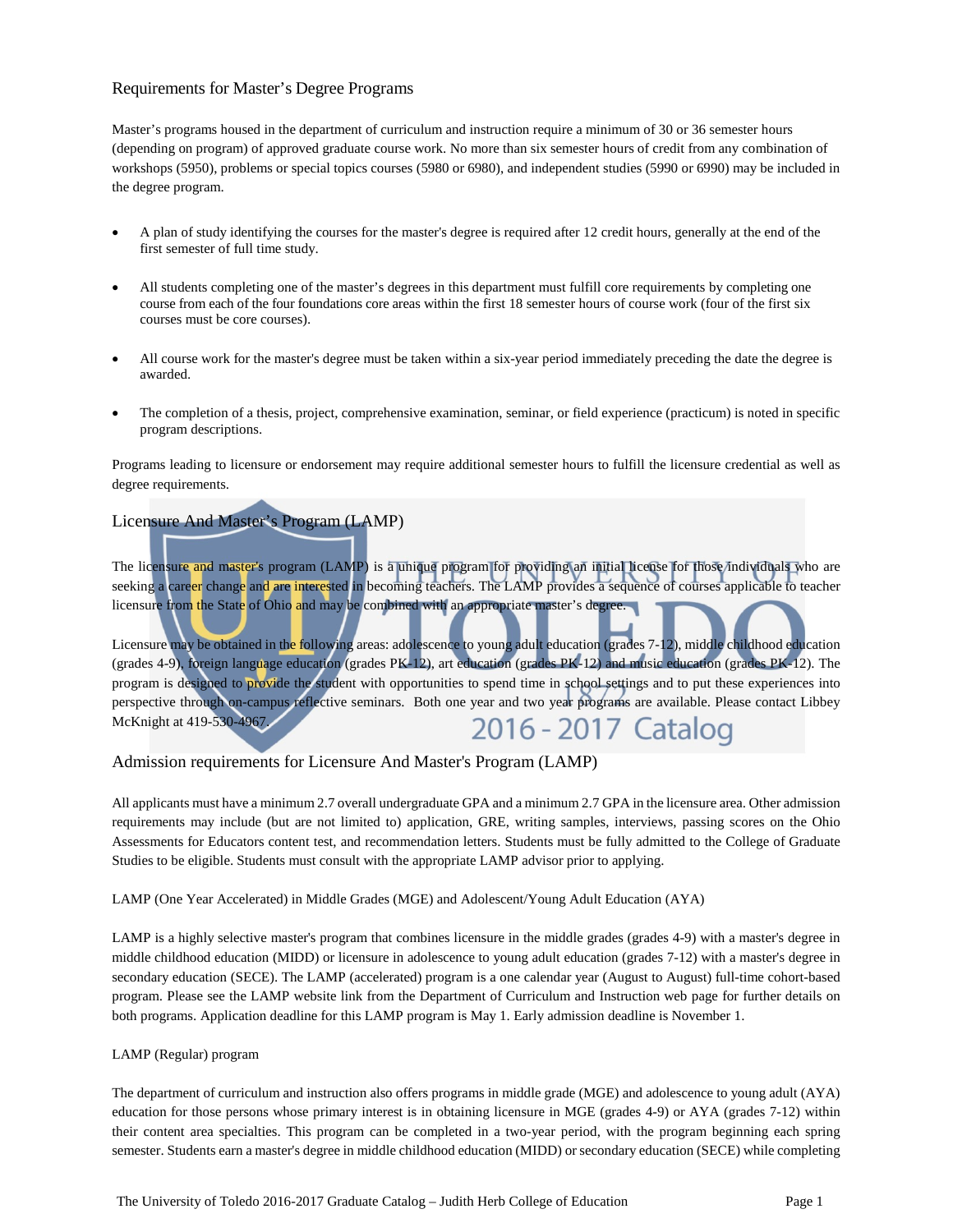licensure requirements. Please see the LAMP website link from the curriculum and instruction web page for further details on this program.

LAMP programs in Art Education and Music Education

Licensure in both art education and music education are available for persons with appropriate fine arts backgrounds. Students should contact the College of Arts and Letters.

LAMP program in Foreign Language Education

Licensure in foreign language education is available for person with appropriate backgrounds in French, Spanish or German. Students should contact the Department of Foreign Languages.

## Master of Arts and Education

This degree program is offered by the Judith Herb College of Education in collaboration with the College of Languages, Literature, and Social Sciences. This degree is designed for students who wish to enhance their knowledge in a humanities or social sciences field and in education. As a general rule, students will have an advisor in the Judith Herb College of Education and in the College of Languages, Literature, and Social Sciences who will jointly plan and direct the program. Students who wish to complete their culminating experience in education will work with their Judith Herb College of Education advisor. Students who wish to complete their culminating experience in their humanities or social sciences field will work with their College of Languages, Literature, and Social Sciences advisor.

1872

- A. Foundations core ..........................................................................12
	- Psychological Foundations: EDP 5110, 5120, 5210, 5220, 5230, 5310, 5320, or 5330
		- ERSI • Research Foundations: RESM 5110, 5210, 5310, or 5330
		- Social Foundations: TSOC 5100, 5110, 5200, 5210, 5230, 5300,
		- 5400 or 6500 • Curriculum : CI 6800, CI 6810, CI 6830, CI 6840, CI 5860, CI 5870 or SPED 5000
- B. Specialization .............................................................................. 21

Select a minimum of 15 semester hours in one of the following areas: anthropology, classics, economics, English, English as a second language, French, German, geography, history, political science, sociology or Spanish. 2017 Catalog See College of Languages, Literature, and Social Sciences for specific course requirements. Courses must be pre-approved by the faculty advisor.

C. Seminar, project, or thesis .............................................................. 3

The master of arts and education ordinarily requires licensure as a prerequisite.

Master of Education in Art Education (LAMP available)

- A. Foundations core .........................................................................12 • Psychological Foundations: EDP 5110, 5120, 5210, 5220, 5230, 5310, 5320, or 5330
	- Research Foundations: RESM 5110, 5210, 5310, or 5330
	- Social Foundations: TSOC 5100, 5110, 5200, 5210, 5230, 5300, 5400, or 6500
	- Curriculum: AED 5500 or 5320

| AED 5000, 6920, 6940 or 6960 |  |
|------------------------------|--|

Requirements for initial teacher licensure may be met as part of the M.Ed. degree. See the description of the Licensure And Master's Program (LAMP) section. Students should consult their advisor for detailed information.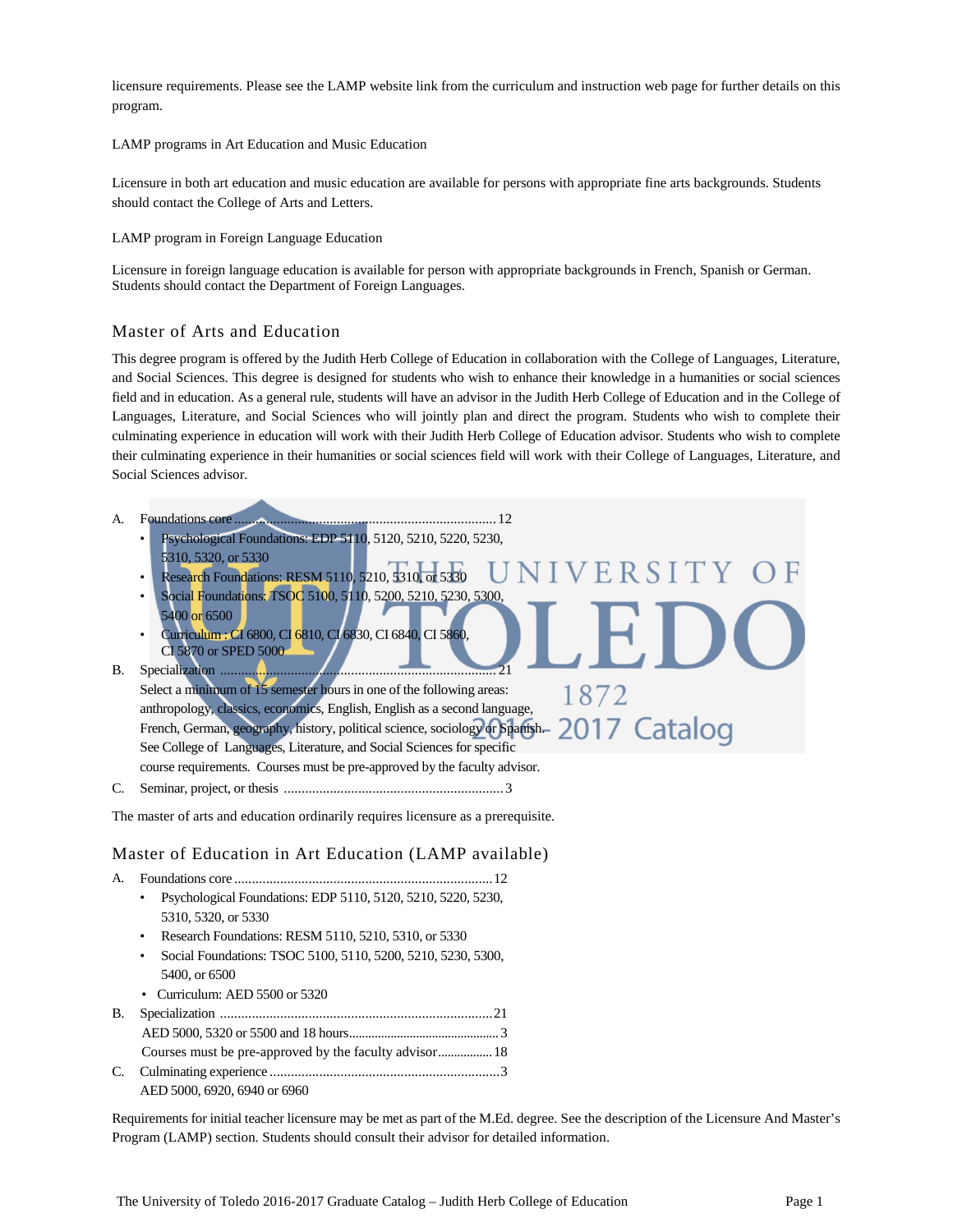# Master of Education in Career and Technical Education

- A. Foundations core (see general requirements).....................................12
	- Psychological Foundations: EDP 5110, 5120, 5210, 5220, 5230, 5310, 5320, or 5330
	- Research Foundations: RESM 5110, 5210, 5310, or 5330
	- Social Foundations: TSOC 5100, 5110, 5200, 5210, 5230, 5300, 5400, 5500
	- Curriculum: CTE 5160, 5830, or 6900
- B. Specialization........................................................................................15 Courses must be pre-approved by the faculty advisor.
- C. Project, thesis or practicum ............................................................ 3 CTE 6920, 6960, or 5940

# Master of Education in Curriculum and Instruction

- A. Foundations core ....................................................................................12
	- Psychological Foundations: EDP 5110, 5120, 5210, 5220, 5230, 5310, 5320, or 5330
	- Research Foundations: RESM 5110, 5210, 5310, or 5330
	- Social Foundations: TSOC 5100, 5110, 5200, 5210, 5230, 5300, 5400, 5500
	- Curriculum: CI 6800, CI 6810, CI, 6830, CI 6840, CI 5860, CI 5870, or SPED 5000
- B. Specialization ...................................................................................... 12 Courses must be pre-approved by the faculty advisor.
- C. Theory and Research Requirement CI 6490, 6590, 6690, 6790, or 5980......
- D. Seminar, project or thesis.................................................................3 CI 6900, 6920 or 6960

# Master of Education in Educational Technology and Performance Technology

- A. Foundations core .......................................................................... 12
	- Psychological Foundations: EDP 5110, 5120, 5210, 5220, 5230,  $\frac{10}{2016}$  2017 Catalog 5310, 5320, or 5330
	- Research Foundations: RESM 5110, 5210, 5310, or 5330
	- Social Foundations: TSOC 5100, 5110, 5200, 5210, 5230, 5300, 5400, 5500
	- Curriculum: ETPT 5100
- B. Specialization ............................................................................... 15 Areas of focus may include instructional technology, educational
	- computing or instructional design.

Courses must be pre-approved by the faculty advisor.

C. Seminar, project, practicum, or thesis............................................... 3 ETPT 6900, 6930, 6940, or 6960

# Master of Education in Middle Childhood Education (LAMP only)

A. Foundations core............................................................................ 12

- Psychological Foundations: EDP 5110 recommended, or 5120, 5210, 5220, 5230, 5310, 5320, or 5330 as pre-approved by advisor
- Research Foundations: RESM 5110 recommended, or 5210, 5310, or 5330 as pre-approved by advisor
- Social Foundations: TSOC 5300 recommended, or 5100, 5110, 5200, 5210, 5230, or 5400 as pre-approved by advisor
- Curriculum: SPED 5000 recommended, or CI 6800, 6810, 6830, 6840, 5860, 5870 as approved by advisor

**SIVERSITY OF** 

1872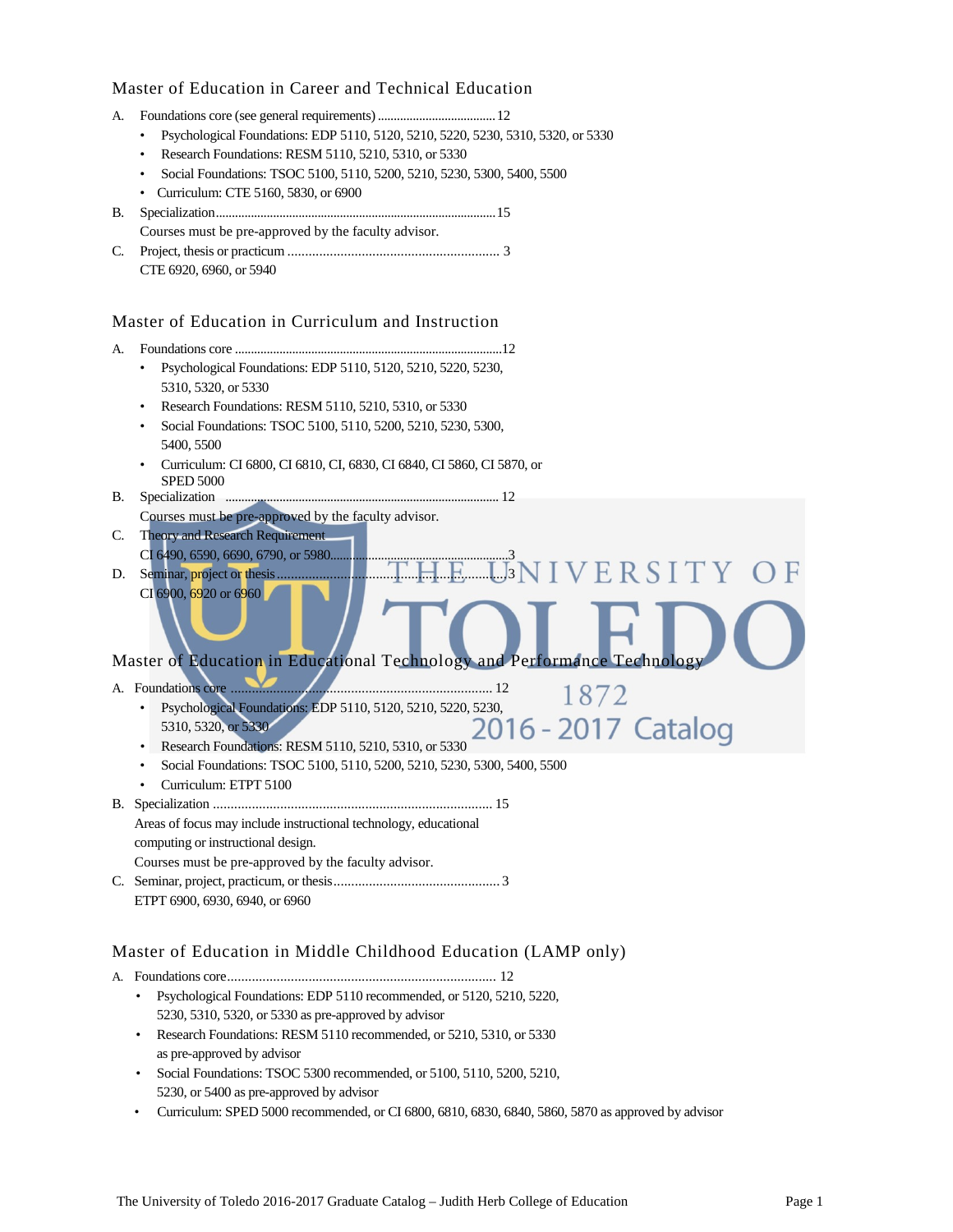| Select one area of focus from English/language arts, mathematics, science,           |
|--------------------------------------------------------------------------------------|
| or social studies. Courses must be pre-approved by the faculty advisor.              |
|                                                                                      |
| CI 6890 Theory and research in learning and teach content recommended or 6490, 6590, |
| 6690 or 6790 as pre-approved by advisor                                              |
|                                                                                      |
| CI 6900 recommended, 6920 or 6960                                                    |

Most requirements for initial teacher licensure may be met as part of the M.Ed. degree. See the description of the Licensure And Master's Program (LAMP) section. Students should consult their advisor for detailed information.

# Master of Education in Secondary Education (Adolescence to Young Adult Education, LAMP only)

|--|--|--|--|

- Psychological Foundations: EDP 5110 recommended, or 5120, 5210, 5220, 5230, 5310, 5320, or 5330 as pre-approved by advisor
- Research Foundations: RESM 5210 recommended, or 5110, 5310, or 5330 as pre-approved by advisor
- Social Foundations: TSOC 5300 recommended, or 5100, 5110, 5200, 5210, 5230, 5400, 5500 as pre-approved by advisor
- Curriculum: SPED 5000 recommended, or CI 6800, 6810, 6830, 6840, 5860, 5870 as approved by advisor
- B. Specialization ................................................................................12 Areas of focus can be English/language arts, mathematics, science RSITY or social studies. Courses must be pre-approved by the faculty advisor.
- C. Theory and research requirement ....... CI 6890 Theory and research in learning and teach content recommended or CI 6490, 6590, 6690, or 6790 as approved by advisor
- D. Seminar, project or thesis ............... CI 6900 recommended, 6920 or 6960

Most requirements for initial teacher licensure may be met as part of the M.Ed. degree. See the description of the Licensure And Master's Program (LAMP) section. Students should consult their advisor for detailed information. ОО

# Master of Music in Music Education

| Curriculum core must be MED 5360                                         |  |
|--------------------------------------------------------------------------|--|
|                                                                          |  |
| MUS 5900, MUS 5340, MED 5370, Music Ensembles (2 hours), Music Electives |  |
| Courses must be approved by the faculty adviser.                         |  |
|                                                                          |  |
| MED 6920 or 6960                                                         |  |

Students will be required to pass comprehensive written and oral

examinations, normally given during the last semester of work.

Requirements for initial teacher licensure may be met as part of the M.Ed. degree. Students should consult their advisor for detailed information.

# Master of Science and Education

This degree program is offered by the Judith Herb College of Education in collaboration with the College of Natural Science and Mathematics. The degree is designed for students who wish to enhance their knowledge in a science field or in mathematics and in education. As a general rule, students will have an advisor in the Judith Herb College of Education and in the College of Natural Science and Mathematics who will jointly plan and direct the program. Students who wish to complete their culminating experience in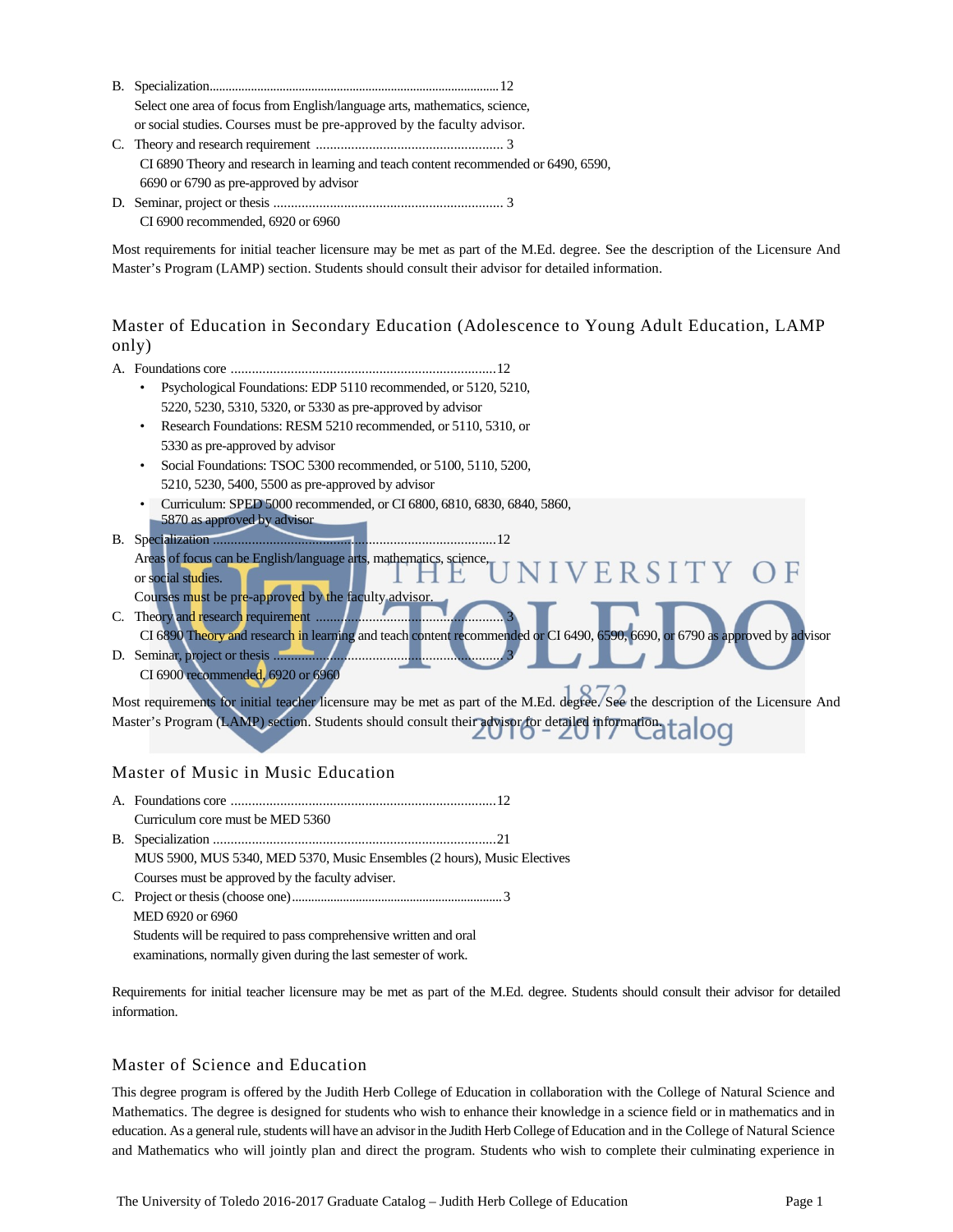education will work with their Judith Herb College of Education advisor. Students who wish to complete their culminating experience in their science field or mathematics will work with their College of Natural Science and Mathematics advisor.

- A. Foundations core ........................................................................... 12
	- Psychological Foundations: EDP 5110, 5120, 5210, 5220, 5230, 5310, 5320, or 5330
	- Research Foundations: RESM 5110, 5210, 5310, or 5330
	- Social Foundations: TSOC 5100, 5110, 5200, 5210, 5230, 5300, 5400, 5500
	- Curriculum: CI 6800, CI 6810, CI 6830, CI 6840, CI 5860,CI 5870 or SPED 5000
- B. \*Specialization ...................................................................................21 Select a minimum of 15 semester hours in biology, chemistry, geology, mathematics or physics \* Refer to Graduate Programs in College of Natural Science and Mathematics for specific course requirements for dual degree programs. Courses must be pre-approved by the faculty advisor.
- C. Seminar, project or thesis .........................................................................3

The master of science and education ordinarily requires licensure as a prerequisite.



# Educational Specialist (Ed.S.) Degree Programs

Educational specialist (Ed.S.) degree is available through a post-master's graduate program that provides students an area of educational specialization with emphasis on practice. Specific areas represented are curriculum and instruction, educational technology, secondary education, and career and technical education.

The Ed.S. in curriculum and instruction is designed to meet the needs of individuals involved with the curriculum, teaching, and supervision aspects of discipline-centered areas of study. The degree provides patterns of study for teachers and supervisors who want an education beyond the master's degree as a specialist, but who are not interested in a doctoral degree. For the program and requirements of a specific area, contact a faculty advisor.

## Admission to Educational Specialist Degree Programs

Admission requirements to the Ed.S. programs include a bachelor's degree from an accredited four-year institution and a master's degree from an accredited institution.

• The three (3) letters of recommendation are expected from academic professionals to support the applicant's ability and character to succeed in the graduate degree.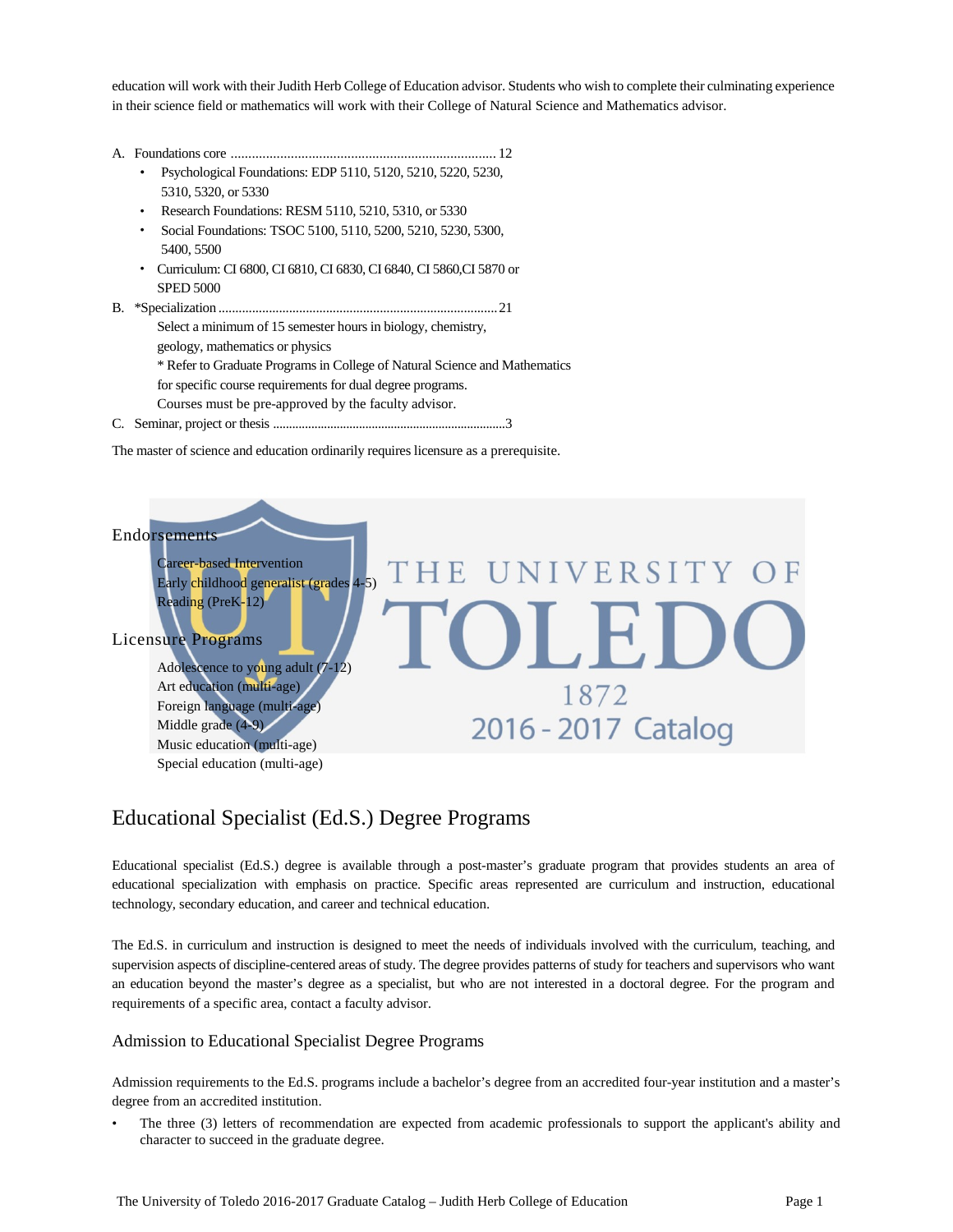• A statement of purpose is required to demonstrate writing ability and to describe the applicant's goals and how the educational specialist degree supports those goals.

# Requirements for Educational Specialist Programs

- Students must complete a minimum of 30 semester hours of approved graduate coursework beyond the master's level with a minimum GPA of 3.0 on a 4.0 scale.
- Students are required to develop a plan of study with their advisor that specifies the coursework that must be completed to fulfill degree requirements. This plan must be filed prior to the completion of 15 semester hours and must be approved by the advisor, the department chairperson, and the college associate dean.
- All course work for the Ed.S. must be taken within a six-year period immediately preceding the date the degree is awarded.
- Programs require the completion of a culminating experience, which may include field experiences, internships, or other professional projects (e.g., CI 7940, CIEC 7940).
- No more than a total of six semester hours of credit from any combination of workshops (7950), problems or special topics courses (7980) or independent studies (7990 or 8990) may be applied to a specialist's program.

# Doctoral Degree Programs

The department offers a doctoral degree with concentrations in curriculum and instruction, educational technology, and secondary education. In addition, these doctoral programs are also available as minor areas of study to support other programs. Students should discuss these alternatives with their advisors.

# Admission to Doctoral Programs

Individuals applying for admission to doctoral study must meet the admission requirements of the College of Graduate Studies as well as specific program requirements.

- GRE is recommended but not required for applicants with master's degree GPA of 3.5 or higher. Please contact the program directly regarding this requirement.
- Acceptable GRE scores with 144 in both the verbal and quantitative sections and a 3.5 writing score or above preferred.
- Evidence in prerequisite academic work that the applicant can successfully complete the doctoral program in the area of study.
- An autobiographical sketch that describes why the applicant wishes to pursue the selected doctoral program. This sketch also should include information on previous study, educational experience, professional accomplishments, immediate and future professional goals, a proposed time schedule for completing the degree, and any other information that the applicant believes is relevant for admission into the desired program.
- Evidence of research and writing ability, if required by the doctoral program. Such evidence may include a master's thesis, proctored writing sample, a written research report, one or more reprints of publications, a paper presented to a professional society, or similar evidence of competence in this respect.

# Requirements for Doctoral Programs

A minimum of 60 hours of doctoral coursework (7000/8000 level) is required. Each doctoral student is expected to:

- Identify a concentration in one area of specialization (i.e., a major) and pass a written examination (major examination) that covers the major area of concentration;
- Demonstrate proficiency in tools of research;
- Depending on the program, pass a separate written examination;
- After passing the written major examination, pass an oral examination;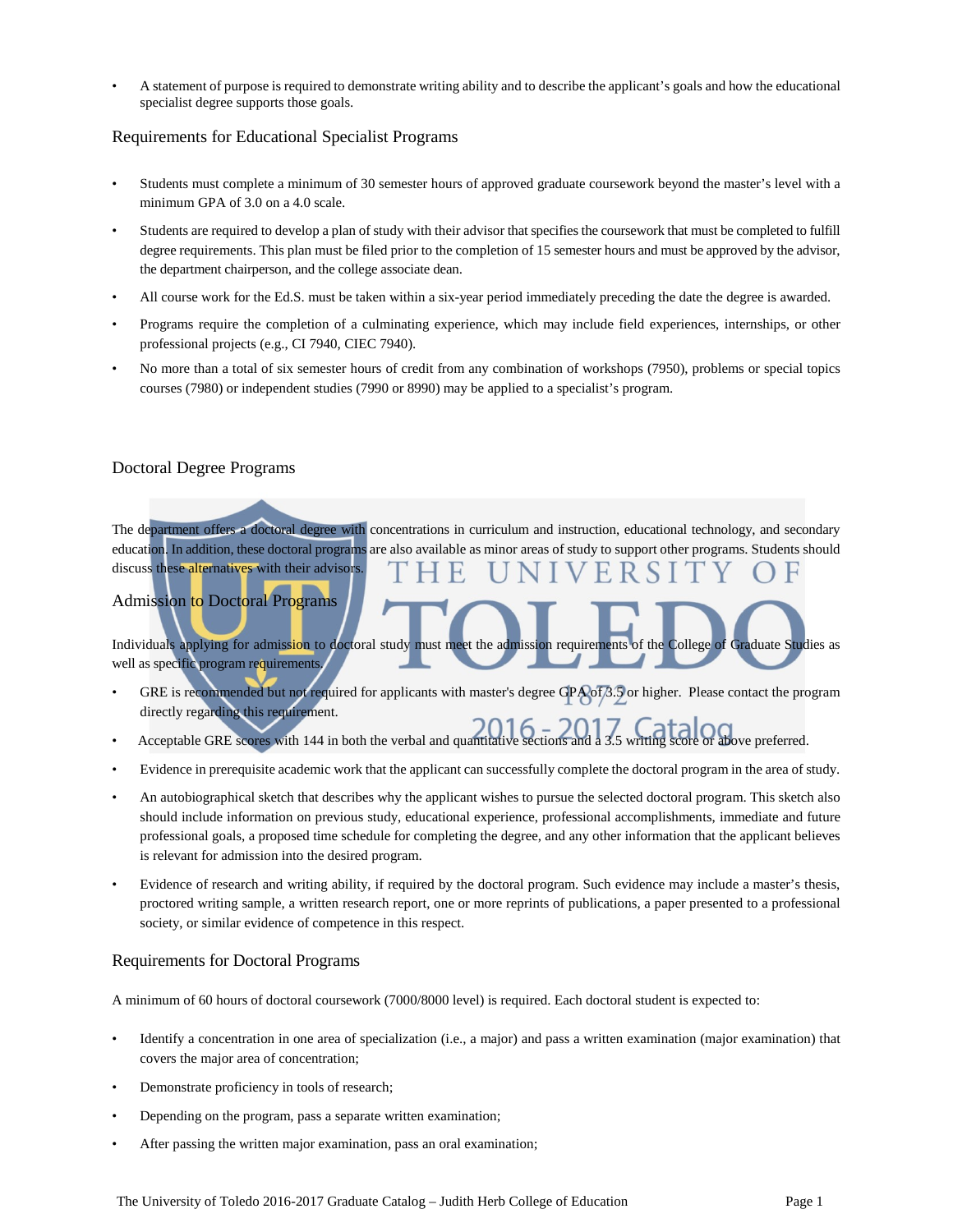- Present and defend a dissertation proposal;
- Present and defend a completed dissertation in a public forum.

## Academic Advising Committee

The student is assigned a temporary advisor upon admission to a program. This advisor guides the student in forming a doctoral program committee.

The doctoral program committee shall be formed before the student completes 18 hours of credit. The doctoral program committee has a minimumof three members who are selected from the membership of the graduate faculty of the University. The doctoral program committee is responsible for assisting the student in the development of a plan of study and assuring competence by overseeing the doctoral major exam, any minor exam(s) and doctoral program orals.

The plan of study must be approved by the doctoral program committee, the department chairperson, and the associate dean of the college. The plan of study must be filed before 18 semester hours of the doctoral program are completed; and revisions to the original plan of study should be timely updated with the College of Graduate Studies the semester a revision occurs. After completion of the academic requirements, major/minor examinations and oral defense of the major/minor examinations, the student must form a dissertation committee to guide the development of the dissertation proposal and ultimately the dissertation.

The dissertation committee must include a minimum of four graduate faculty members including one who is not in the discipline major. The student must work closely with the committee to develop a research proposal for the dissertation. Once the committee approves the research design and proposal, the student must obtain Institutional Research Board approval before beginning any phase of the research study. A public defense of the dissertation is required.

All coursework and requirements of the doctoral degree must be completed within the seven year period preceding the awarding of the degree. E.

# Virtual Educator Certificate Program

The Online Virtual Educator Certificate program is designed for teachers, media/technology specialists, and other educational professionals who teach in a virtual school environment. The program requires completion of four (12 semester hours) of graduate courses. All courses are offered online (distance learning). Twelve credit hours earned by a non-degree seeking graduate student may be applied toward the M.Ed. degree program. This certificate will provide candidates with greater opportunities to be hired for virtual teaching positions.

Candidates in the program acquire the pedagogical skills and knowledge needed for teaching in a virtual school. These include an essential foundations in Educational Technology, which is the ability to design instruction and select strategies and media to meet the needs of diverse learners in an online environment. Candidates in this certificate program will be immersed in the learning process both as an online student and as an online teacher providing valuable experiences in understanding the needs and changing roles that exists as part of an online learning environment. Candidates will examine the application of learning theories and best practices in the design of instruction and be introduced to a variety of new and exciting technologies that can enhance teaching and learning in an online learning environment.

## Prospective Students: Admission Guidelines

The application process for the Virtual Educator Certificate Program is entirely completed online. The following are minimum application requirements for admission consideration to the Certificate Program in Educational Technology. The University of Toledo application requirements and other relevant information are available on the Graduate Studies Website.

## Admissions Criteria

Candidates admitted to the program must have the following:

- A baccalaureate degree from an accredited four-year institution. However, if you are planning to teach in P-12 schools, you must have a teaching licensure in a specific subject area or discipline.
- An overall grade point average (GPA) of at least 2.7 or higher on a 4.0 scale in all undergraduate work.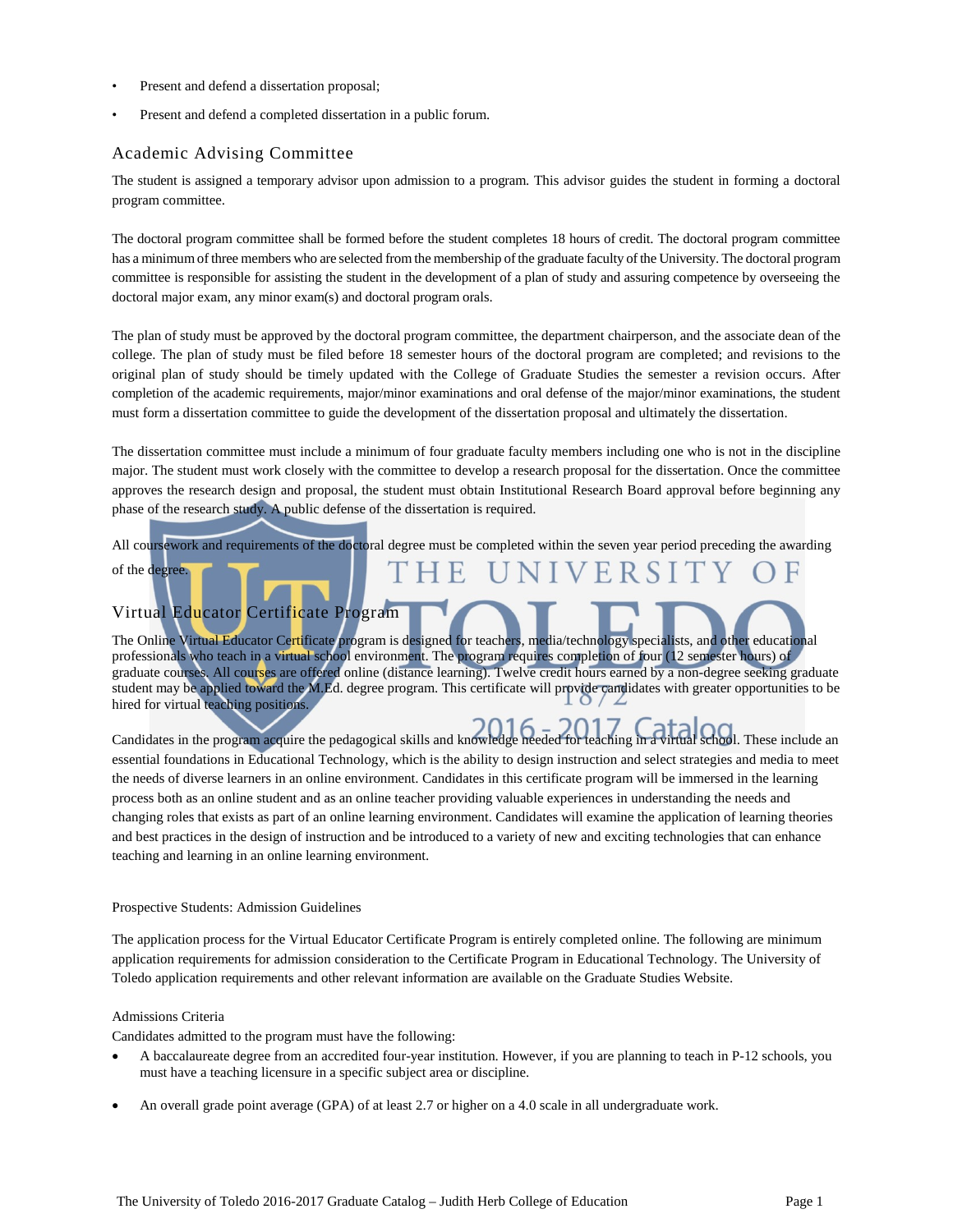- Two recommendation letters concerning the prospective Virtual Educator, which may come from such sources as the undergraduate major adviser, current employer, school principal or others who are knowledgeable about the applicant's ability to engage in graduate work in the desired program.
- All graduate degree-seeking students must apply for admission to the Virtual Educator Certificate program prior to graduation.

## Program of Study

Complete 6 semester hours of required course work.

- ETPT 5000 Introduction to Educational Technology (3)
- ETPT 5100 Instructional Systems Design Principles (3)

Complete 6 semester hours from the following three elective courses:

- ETPT 6150 Designing Instruction for Diverse Learner Populations (3)
- ETPT 6510 Teaching and Learning at a Distance (3)
- EDP 5120 Alternative Approaches to Discipline (3)

| Department of<br>EARLY CHILDHOOD EDUCATION, HIGHER EDUCATION, AND                                                                                                                                                                                               |
|-----------------------------------------------------------------------------------------------------------------------------------------------------------------------------------------------------------------------------------------------------------------|
| <b>SPECIAL EDUCATION</b><br>THE UNIVERSITY OF                                                                                                                                                                                                                   |
| Laurie Dinnebeil, chair<br>Programs housed in this department include graduate programs in early childhood education, higher education, and special                                                                                                             |
| education (intervention specialist licenses in mild/moderate, moderate/intensive; Ohio DD early intervention certificate). In<br>addition, teacher licensure requirements may be obtained in early childhood education or special education in conjunction with |
| the master's degree. These programs are available at the master, education specialist (6th year program) and doctoral level.<br>Endorsements are also available in the areas of early intervention, pre-school special/needs, and transition to work. Graduate  |
| certificates are available at the master's level in, diversity, higher education administration, and interprofessional teaming in early<br>childhood<br>childhood.                                                                                              |

Educational programs at The University of Toledo are accredited by the National Council for Accreditation of Teacher Education (NCATE).

Master's Degree Programs in Early Childhood Education, Higher Education and Special Education

Admission to Master's Degree Programs in Early Childhood and Special Education

In addition to the College of Graduate Studies admission requirements, early childhood and special education master's programs require the following:

- An overall grade point average (GPA) of at least 2.7 on a 4.0 scale in all undergraduate work. Students who fail to meet this requirement may be considered for provisional admission, provided they demonstrate excellent promise for graduate study through other objective measures. An acceptable GRE score is one of the requirements for students without the 2.7 undergraduate grade point average.
- Three recommendations regarding the prospective graduate student's potential for doing master's level work, which, depending upon the student's status at the time, may come from such sources as the undergraduate major advisor, current employer, school principal or others who are knowledgeable about the applicant's ability to engage in graduate work in the desired program.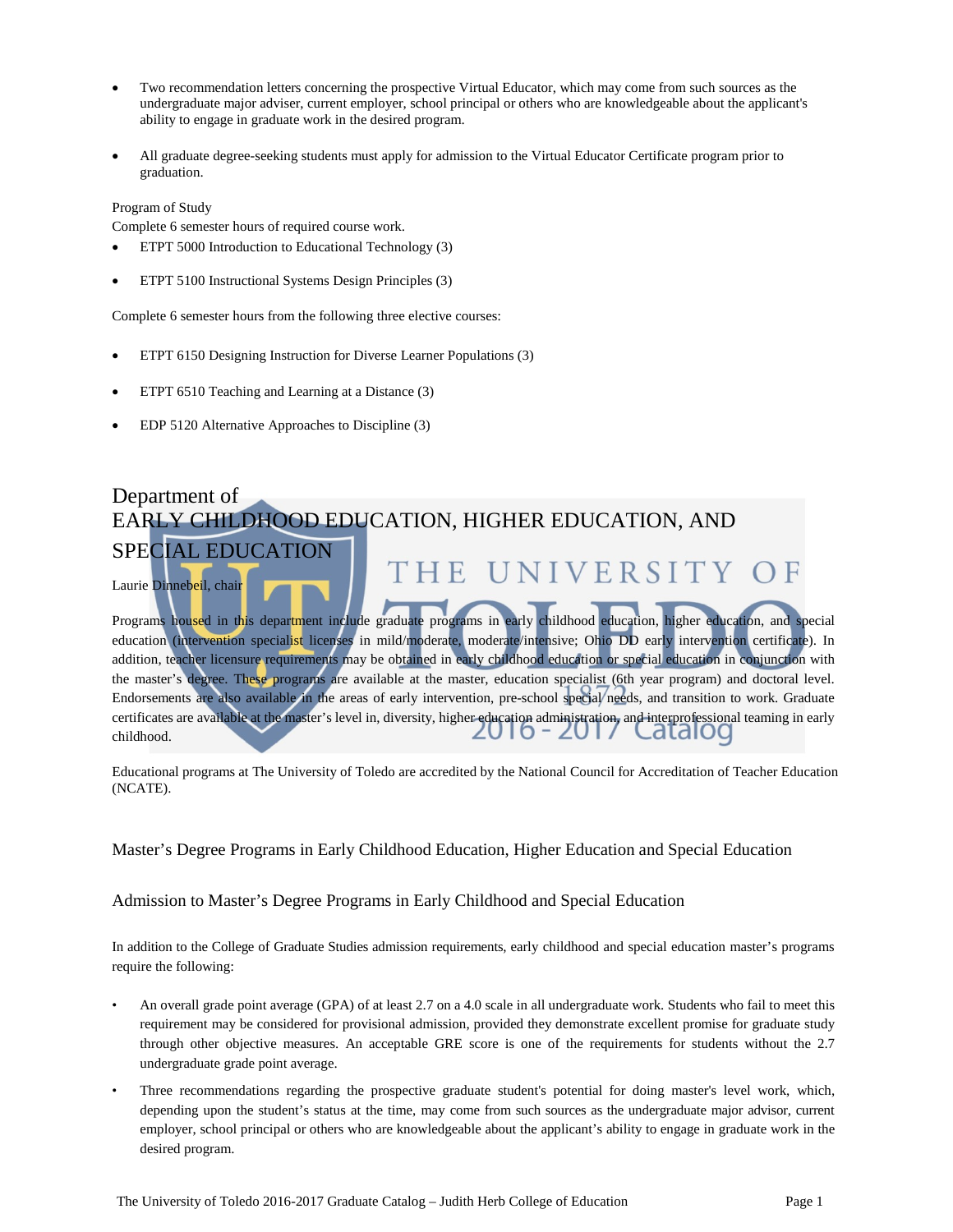- A statement describing the student's background and career goals as well as the importance of the degree in achieving those goals.
- Some programs have selective admissions and may admit a limited number of students. Thus, meeting all formal criteria does not guarantee admission.

# Requirements for Master's Degree Programs in Early Childhood Education and Special Education

Master's programs in early childhood and special education require a minimum of 36 semester hours of approved graduate course work. No more than a total of six semester hours of credit from workshops (5950), problems or special topics courses (5980 or 6980), and independent studies (5990 or 6990) may be included in the degree program.

- A plan of study identifying the courses for the master's degree is required after 12 credit hours, generally at the end of the first semester of full time study.
- All students completing one of the master's degrees in early childhood and special education must fulfill core requirements by completing one course from each of the four foundations core areas within the first 18 semester hours of course work (four of the first six courses must be core courses).
- All course work for the master's degree must be taken within a six-year period immediately preceding the date the degree is awarded.
- The completion of a thesis, project, comprehensive examination, seminar, or field experience (practicum) is noted in specific program descriptions.

• Programs leading to licensure or endorsement may require additional semester hours to fulfill licensure credential as well as degree requirements.

# Licensure And Master's Program (LAMP) in Early Childhood Education and Special Education

The licensure and master's program (LAMP) is a unique program for providing an initial license for those individuals who are seeking a career change and are interested in becoming a teacher. The LAMP provides a sequence of courses which lead to teacher licensure from the State of Ohio and a master's degree in education. Licensure may be obtained in early childhood education (grades PreK-3), or special education (K-12). The program is designed to provide the student with many opportunities to participate in school settings and to put these experiences into perspective through on-campus reflective seminars.

## 6 - 201 Admission requirements for LAMP in Early Childhood Education and Special Education

All applicants must have a minimum 2.7 overall GPA (combined undergraduate GPA). Other admission requirements may include (but are not limited to) application, GRE scores, writing samples, interviews, and recommendation letters. Students must be fully admitted to the College of Graduate Studies to be eligible. Students must consult with the appropriate LAMP advisor prior to applying.

# Licensure Programs

Early childhood education (PreK-3) Intervention specialist: mild/moderate Intervention specialist: moderate/intensive

# Endorsements

Early intervention certificate – The Ohio Department of Developmental Disabilities offers this certificate to focus on teaching children with special needs who are age 0-3. The certificate can be added to a degree in education or a related area/degree (nursing, social work, psychology, speech pathology, OT, PT, etc.) and consists of 27 semester hours.

Pre-School special needs – The Ohio Department of Education offers this endorsement on advanced skills and knowledge to work with young learners with disabilities. This endorsement maybe added to a (a) K-12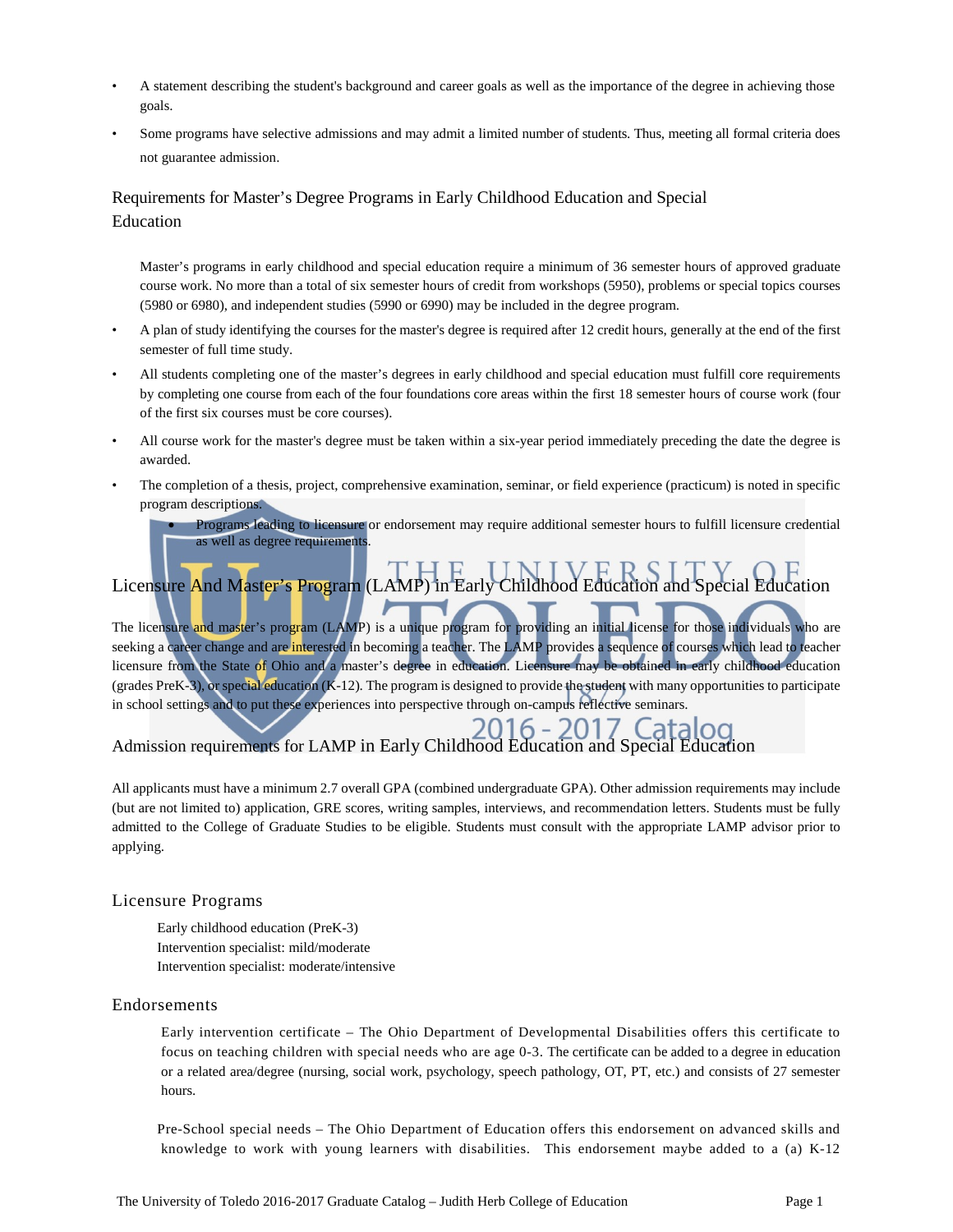Intervention Specialist, or (b) Early Childhood PK-3 teaching license. The Preschool Special Needs endorsement is 24 semester hours and can be completed 100% online.

Transition to work – The Ohio Department of Education offers this endorsement on advanced skills and practices regarding working with learners with disabilities as they move from school-age services to adult services. This endorsement maybe added to a K-12 Intervention Specialist license, and consists of 16 semester hours. The Transition to Work endorsement can be completed entirely online.

Requirements for endorsements may be met as part of the M.Ed. degree – see advisor for details.

# Master of Education in Early Childhood Education PreK-3

- A. Foundations core ......................................................................... 12
	- Psychological Foundations: EDP 5110, 5120, 5210, 5220, 5230, 5310, 5320, or 5330
	- Research Foundations: RESM 5110, 5210, 5310, or 5330
	- Social Foundations: TSOC 5100, 5110, 5200, 5210, 5230, 5300, 5400, or 5500
	- Curriculum core: CIEC 5340 or 6310
- B. Specialization............................................................................... 18
	- Courses must be pre-approved by the faculty advisor.
- C. Theory and research requirement .................................................... 3 CIEC 6950
- D. Seminar, project or thesis................................................................ 3 CIEC 6900, 6920 or 6960

Requirements for initial teacher licensure may be met as part of the M.Ed. degree. See the description of the licensure and master's program (LAMP) section. Students should consult their advisor for detailed information.

UNIVERSI

Sample program of study for the master of education in early childhood education Pre

|                | <b>Fall Semester</b>                                                                           | Spring Semester<br>-Summer Semester                                                                        |
|----------------|------------------------------------------------------------------------------------------------|------------------------------------------------------------------------------------------------------------|
| ear            | 3<br>CIEC 6330 Lang and Concept Dev<br>CIEC 6750 Dev and Class Assess<br>EDP core<br>TSOC core | CIEC 6310 PreK/Primary Curr<br>3<br>CIEC 6320 Mean and Dev Play Beh<br>RESM core<br>*Elective<br>*Elective |
| Year<br>$\sim$ | *Elective<br>CIEC 6950 Theory & Research<br>3                                                  | CIEC 6900 Research Seminar                                                                                 |

\*Note: with pre-approval of the graduate advisor.

# Master of Education in Special Education

- A. Foundations core............................................................................12
	- Psychological Foundations: EDP 5110, 5120, 5210, 5220, 5230, 5310, 5320, or 5330
	- Research Foundations: RESM 5110, 5210 or 5310
	- Social Foundations: TSOC 5100, 5110, 5200, 5210, 5230, 5300, 5400, or 5500

Curriculum core: Students with an undergraduate degree outside of special education take SPED 5000, 5160, 5180, 5250 or 6070. Students with an undergraduate degree in special education take SPED 5820, 5860, 6470, 6490, 6590, 6800, 6810, 6830, CIEC 5340, CIEC 6310, or CIEC 6340.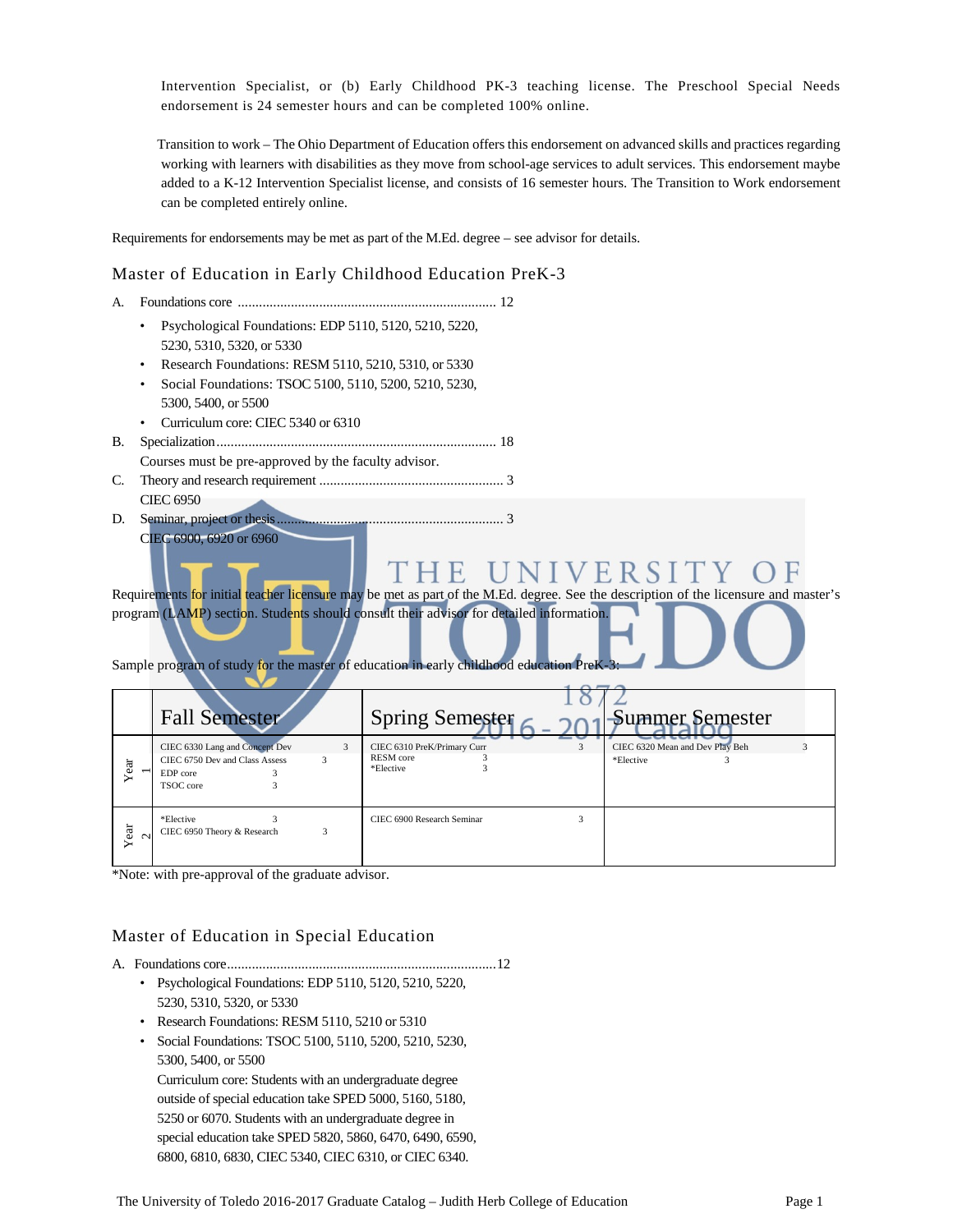- B. Specialization ................................................................................18 Areas of focus may include, but are not limited to, general special education, early childhood special education, transition to work, or behavior disorders. Courses must be pre-approved by the faculty advisor. C. Culminating experience .................................................................. 6
- SPED 6930 (Seminar) and one of the following: SPED 6930 (exam) or SPED 6920 (project), or SPED 6960 (thesis)

Requirements for initial teacher licensure may be met as part of the M.Ed. degree. See the description of the licensure and master's program (LAMP) section. Students should consult their advisor for detailed information.

Sample program of study for the master of education in special education: focus on transition to work:

|               | <b>Fall Semester</b>                                | <b>Spring Semester</b>                                               | <b>Summer Semester</b>                        |  |
|---------------|-----------------------------------------------------|----------------------------------------------------------------------|-----------------------------------------------|--|
| ear           | SPED 5170 Supporting Youth<br>EDP core<br>TSOC core | SPED 6250 Issues and Research<br><b>RESM</b> core<br>Curriculum core | SPED 5260 Career & Voc<br>CTE 5080 Principles |  |
| ear<br>$\sim$ | SPED 6940 Externship<br>4<br>*Elective              | SPED 6930 Seminar<br>3<br>SPED 6930 Comp Exam                        |                                               |  |

\*Note: with pre-approval of the graduate advisor.



# Master of Education in Higher Education

The master's program in higher education is offered in two formats with differing requirements for admission. The on-campus Master of Education in Higher Education is a 36-credit master's program that includes coursework and a practicum experience in the higher education setting. The Online Professional Master of Education in Higher Education is a cohort-based, 30-credit master's program that is offered online.

# On-Campus Master of Education in Higher Education

Admission

- A completed Graduate School admissions form, [https://apply.utoledo.edu/prod/bwskalog.p\\_disploginnew](https://apply.utoledo.edu/prod/bwskalog.p_disploginnew) .
- A baccalaureate degree granted by an accredited institution, with a minimum GPA of 2.7.
- Official transcripts from all previous higher education institutions attended.
- A statement of purpose indicating a commitment to pursuing a career in the field of higher education.
- Two letters of reference, including at least one from a faculty member who can speak to your ability to conduct research and to write at the graduate level.
- A current resume or curriculum vitae.

Meeting the minimum admission requirements does not guarantee entrance into the program. Admission is competitive and is dependent on the availability of space within the program. Under special circumstances, the graduate admissions committee may choose to admit a promising applicant as a provisional student in the program.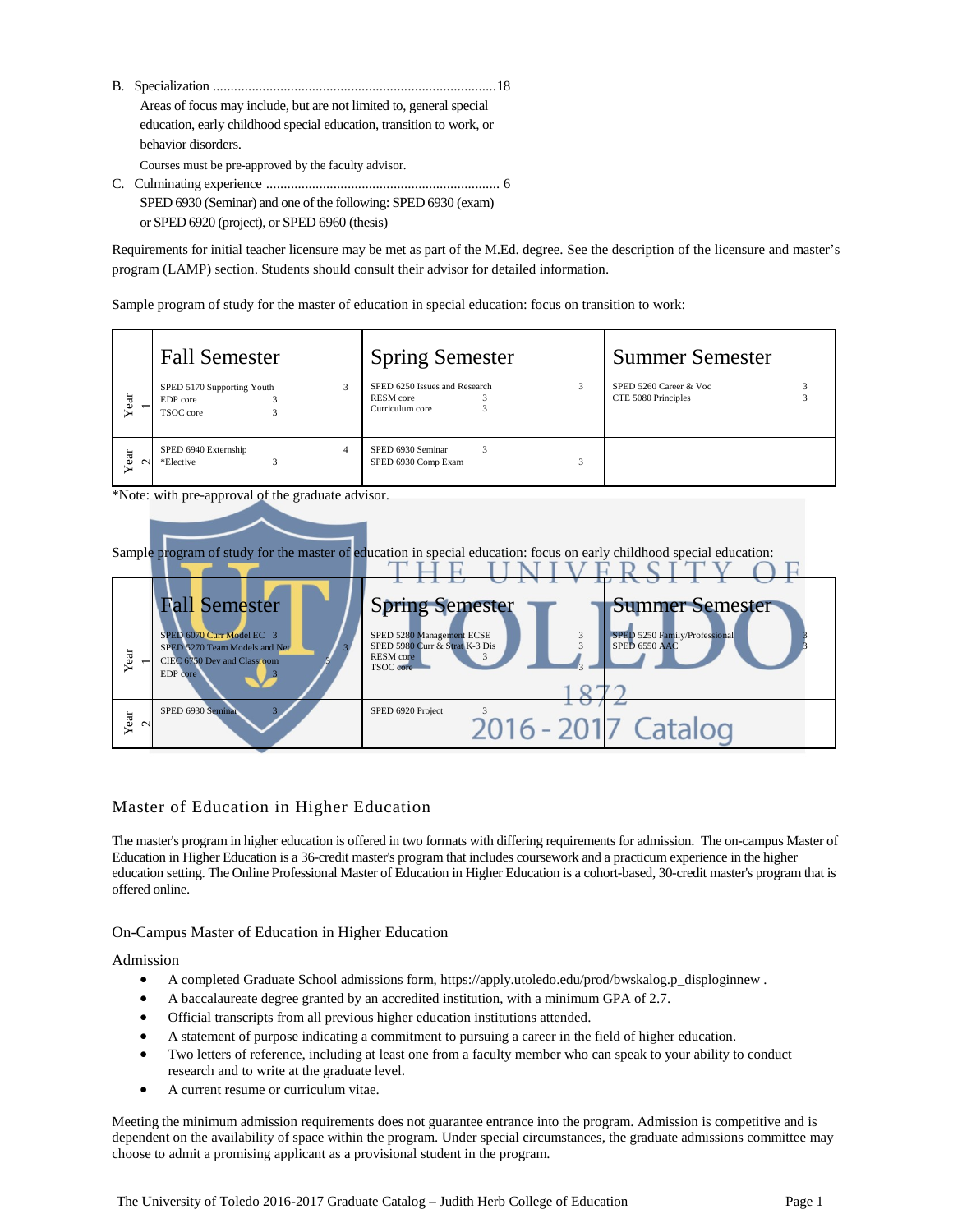Core Requirements:

- HED 6010 History of Higher Education
- HED 6640 Governance and Administration
- HED 6530 Theories of Student Development
- HED 6940 Master's Practicum\*

#### Learning Environments: Choose 3

- HED 6770 Evaluations and Outcomes Assessment
- HED 6410 College & University Curriculum
- HED 6510 American College Student
- HED 6850 Critical Issues in Higher Education Administration
- HED 6810 Women in Higher Education Administration
- HED 6120 International Education

Institutional Administration: Choose 2

- HED 6730 Legal Aspects of Higher Education Administration
- HED 6520 Organization & Management of Student Affairs
- HED 6700 Finance of Higher Education
- HED 6790 Managing College and University Personnel

Diversity and Multiculturalisms: Choose 1

- HED 5910 Diversity Beginnings
- HED 5960 Diversity in Practice
- **HED 5970 Diversity Advancement**
- HED 6540 Advising Diverse Students

UNIVERSITY F.

Research: Choose 1

• HED 6570 Research in Higher Education

Culminating Experiences: Choose 1

- HED 6980 Master's Capstone Seminar
- HED 6960 Master's Thesis

\*The Practicum Seminar is comprised of 2 components: 1) 10 hours of coursework (or 4 class meetings during the semester) culminating in the completion of one or two projects, and 2) practicum experience hours (100 hours in one unit). The practicum experience hours can be waived for full-time employees of a college or university (upon documented proof).

Online Professional Master of Education in Higher Education - 30 hours

Admission

- At least two years' work experience in a higher education setting
- A completed Graduate School admissions form, [https://apply.utoledo.edu/prod/bwskalog.p\\_disploginnew](https://apply.utoledo.edu/prod/bwskalog.p_disploginnew) .
- A baccalaureate degree granted by an accredited institution, with a minimum GPA of 2.7.\*
- Official transcripts from all previous higher education institutions attended.
- A personal statement
- Three letters of recommendation.
- A current resume or curriculum vitae

\*Students who fail to meet this requirement may be considered for provisional admission if they demonstrate excellent promise for graduate study through other objective measures.

Required Courses

| <b>HED 6010</b> | <b>History of Higher Education</b>                |
|-----------------|---------------------------------------------------|
| <b>HED 6510</b> | American College Student                          |
| <b>HED 6640</b> | Governance and Administration in Higher Education |
| <b>HED 6570</b> | Research in Higher Education                      |
| <b>HED 6700</b> | Finance in Higher Education                       |
| <b>HED 6770</b> | <b>Evaluation and Outcomes Assessment</b>         |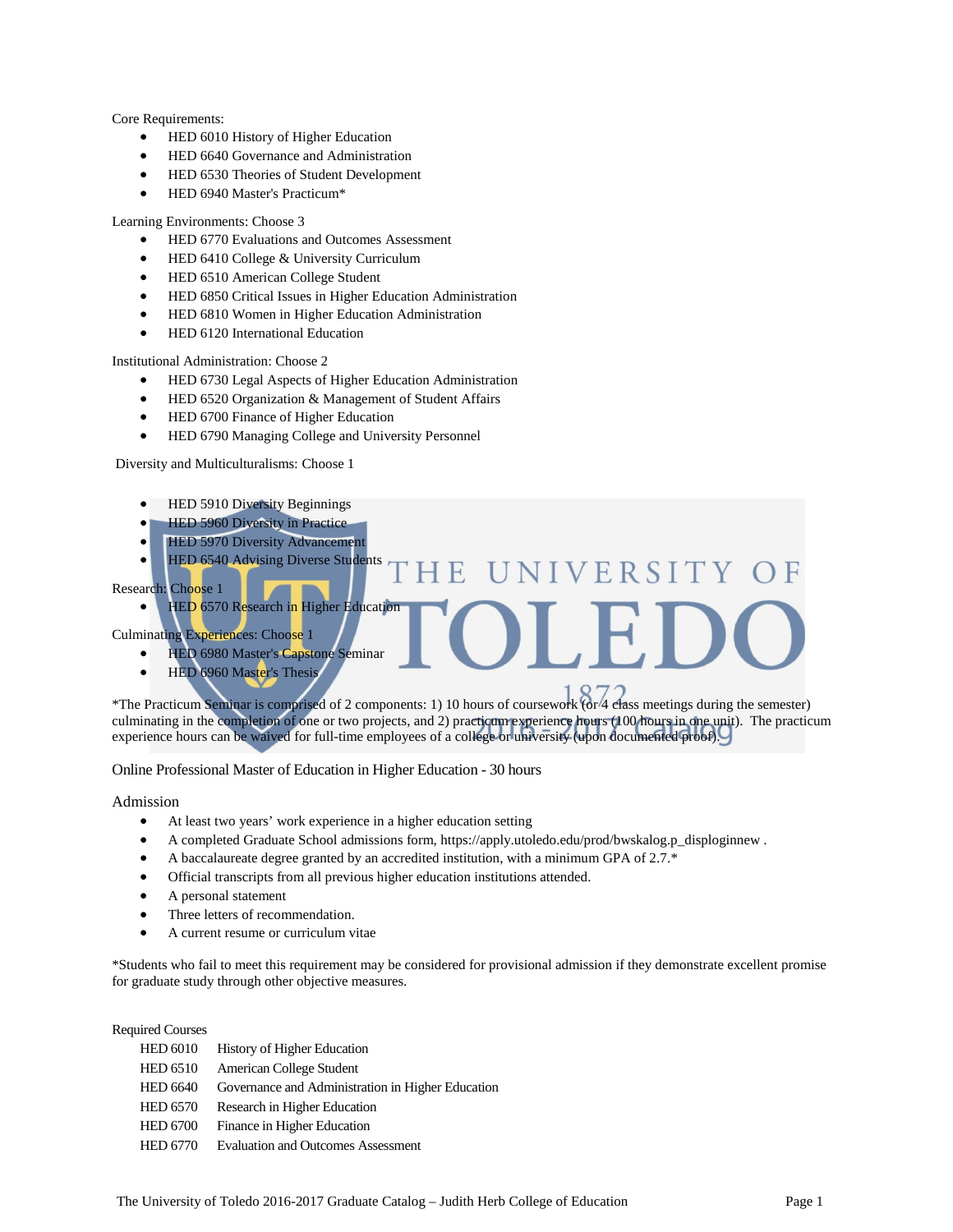Professional Emphasis (these are cohort specific and required – not electives)

Higher Education Administration

- HED 6730 Legal Aspects of Higher Education
- HED 6750 Strategic Planning and Decision Making
- HED 6790 Managing College and University Personnel
- HED 6850 Critical Issues (Focus on Higher Education Administration)

#### The Community College

- HED 6210 The Community College
- HED 6250 Technical Higher Education
- HED 6650 Community College Leadership
- HED 6850 Critical Issues (Focus on the Community College)

#### Globalization of Higher Education

- HED 5930 Interdisciplinary Seminar [Internationalizing Higher Education
- HED 5950 Workshop in Higher Education International Field Study in a Selected Country
- HED 6120 International Higher Education
- HED 6850 Critical Issues (Focus on Globalization in Higher Education)

### Student Affairs

- HED 6520 Organization and Management of Student Affairs
- HED 6530 Theories of Student Development
- HED 6510 Issues of Access in Higher Education
- 

# HED 6850 Critical Issues (Focus on Student Affairs)<br>
THE UNIVERSITY

# Educational Specialist (Ed.S.) Degree Programs

Educational specialist (Ed.S.) degree is available through a post-master's graduate program that provides students an area of educational specialization with emphasis on practice. Specific areas represented in the Department of ECE, Higher Ed, & Special Ed are special education and early childhood education. 1872

The Ed.S.in curriculum and instruction is designed to meet the needs of individuals involved with the curriculum, teaching, and supervision aspects of discipline-centered areas of study. The degree provides patterns of study for teachers and supervisors who want an education beyond the master's degree as a specialist, but who are not interested in a doctoral degree. For the program and requirements of a specific area, contact a faculty advisor.

## Admission to Educational Specialist Degree Programs

Admission requirements to the Ed.S. programs include a bachelor's degree from an accredited four-year institution and a master's degree from an accredited institution.

- The three (3) letters of recommendation are expected from academic professionals to support the applicant's ability and character to succeed in the graduate degree.
- A statement of purpose is required to demonstrate writing ability and to describe the applicant's goals and how the educational specialist degree supports those goals.

## Requirements for Educational Specialist Programs

- Students must complete a minimum of 30 semester hours of approved graduate coursework beyond the master's level with a minimum GPA of 3.0 on a 4.0 scale.
- Students are required to develop a plan of study with their advisor that specifies the coursework that must be completed to fulfill degree requirements. This plan must be filed prior to the completion of 15 semester hours and must be approved by the advisor, the department chairperson, and the college associate dean.
- All course work for the Ed.S. must be taken within a six-year period immediately preceding the date the degree is awarded.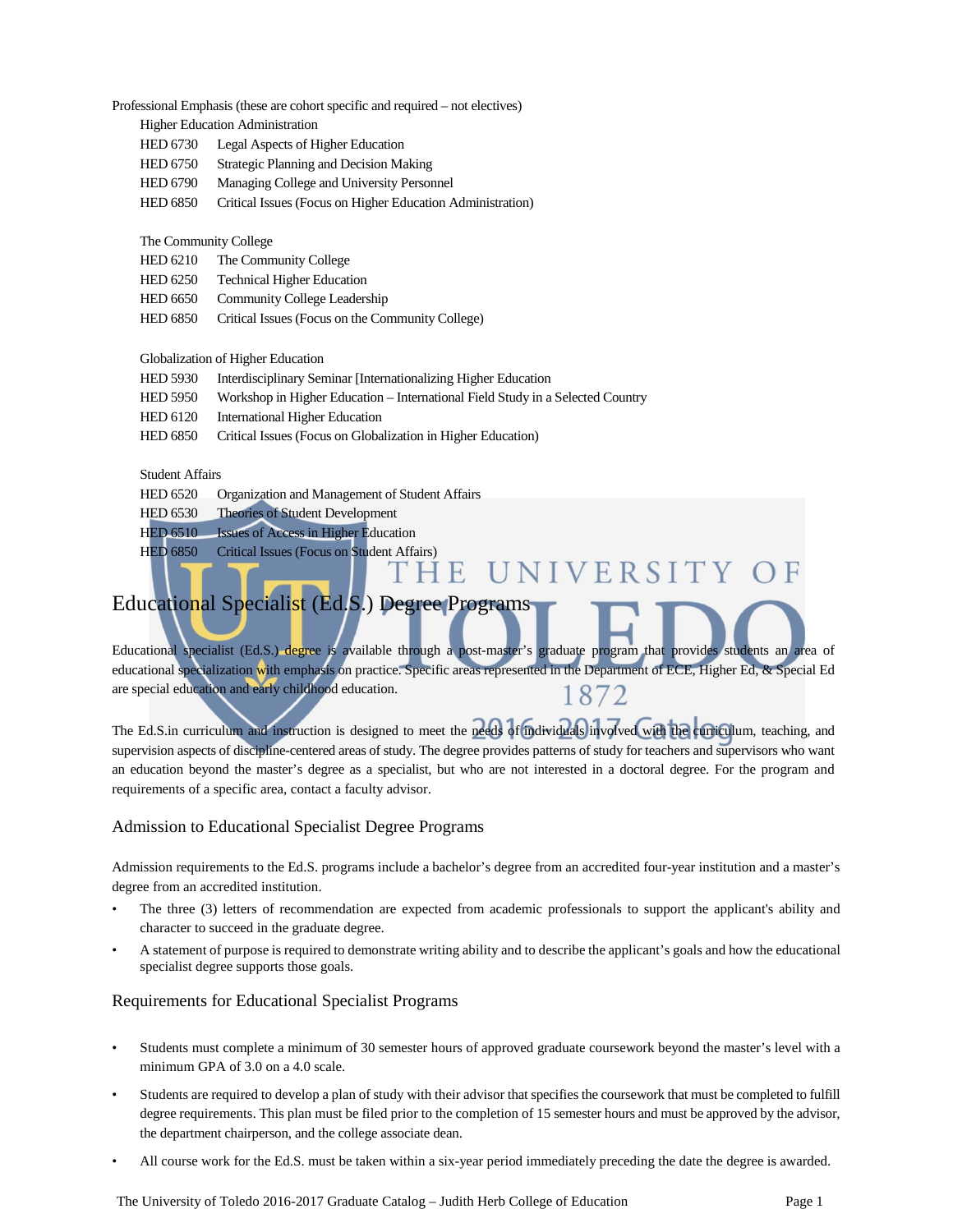- Programs require the completion of a culminating experience, which may include field experiences, internships, or other professional projects (e.g., CI 7940, CIEC 7940).
- No more than a total of six semester hours of credit from any combination of workshops (7950), problems or special topics courses (7980) or independent studies (7990 or 8990) may be applied to a specialist's program.

# Doctoral Degree Programs in Early Childhood Education, Higher Education, & Special Education

The department offers a doctoral degree in curriculum and instruction with a focus on special education or early childhood education, as well as a doctoral degree in higher education.

Admission to the Doctoral Programs in Curriculum and Instruction (Emphasis areas in early childhood or special education)

Individuals applying for admission to doctoral study must meet the admission requirements of the College of Graduate Studies as well as specific program requirements.

- A minimum 3.25 cumulative GPA, using a 4.0 scale, on all previous graduate academic work with a completed master's degree.
- Acceptable GRE scores with 50 percentile or higher preferred (taken within the last five years).
- Evidence in prerequisite academic work that the applicant can successfully complete the doctoral program in the area of study.
- An autobiographical sketch that describes why the applicant wishes to pursue the selected doctoral program. This sketch also should include information on previous study, educational experience, professional accomplishments, immediate and future professional goals, a proposed time schedule for completing the degree, and any other information that the applicant believes is relevant for admission into the desired program.
- Evidence of research and writing ability. Such evidence may include a master's thesis, proctored writing sample, a written research report, one or more reprints of publications, a paper presented to a professional society, or similar evidence of competence in this respect.

1872

Evidence of successful teaching experience is preferred.

# Requirements for Doctoral Programs in Curriculum and Instruction (Emphasis in early childhood or special education)

A minimum of 60 hours beyond the master's degree is required. Each doctoral student is expected to:

- Identify a concentration in an area of specialization (i.e., a major) and pass a written examination (major examination);
- Demonstrate proficiency in tools of research;
- After passing the written major examination, pass an oral examination that covers the relevant coursework;
- Present a dissertation proposal;
- Present and defend a completed dissertation in a public forum.

# Academic Advising Committee

The student is assigned a temporary advisor upon admission to a program. This advisor guides the student in forming a doctoral program committee.

The doctoral program committee is to be formed before the student completes 18 hours of credit. The doctoral program committee has a minimum of three members who are selected from the membership of the graduate faculty of the University. The doctoral program committee is responsible for assisting the student in the development of a plan of study and assuring competence by overseeing the doctoral major exam and doctoral program orals.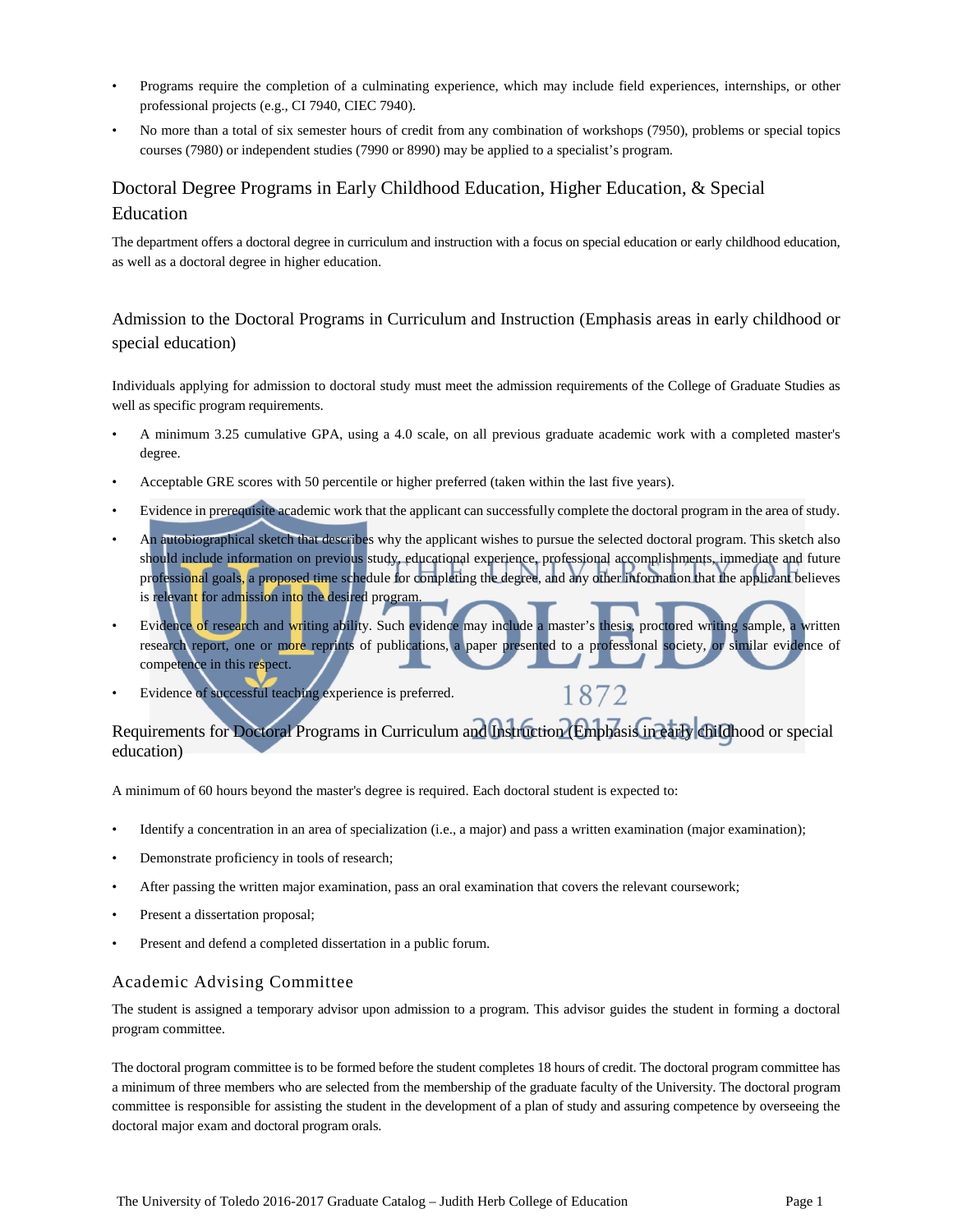The plan of study must be approved by the doctoral program committee, the department chairperson, and the Associate Dean of the college. The plan of study must be filed before 18 semester hours of the doctoral program are completed. After completion of the academic requirements, the student must form a dissertation committee to guide the development of the dissertation.

# Dissertation

The dissertation committee must include a minimum of four graduate faculty members including one who is not in the discipline major. The members of the dissertation often include members from the doctoral program committee. The student must work closely with the committee to develop a research proposal for the dissertation. Once the committee approves the research design, the student must obtain Institutional Research Board approval before beginning the research study. A public defense of the dissertation is required.

All coursework and requirements for the doctoral degree should be completed in the seven year period immediately preceding the awarding of the degree.

# Higher Education Doctoral Degree Program

The doctoral program is designed to prepare students for successful professional careers in diverse higher education settings, including public and private colleges and universities, government agencies, and professional associations. The doctoral program focuses on Administration and Policy Analysis.

# Admission to Doctoral Program in Higher Education

- Currently employed at a college or university.
- A completed College of Graduate Studies admissions form.
- A baccalaureate degree granted by an accredited institution, with a minimum GPA of 2.7 preferred.
- A master's degree granted by an accredited institution, with a minimum GPA of 3.25
- Official transcripts from all previous higher education institutions attended.  $\Box \Box$
- A letter indicating the applicant's commitment to pursuing a career in the field of higher education, and a description of the applicant's potential research topic for dissertation study.
- A 1,000-word essay that discusses the most critical issue facing higher education today, the reasons for choosing this issue, and the implications of the issue for the future of higher education.
- Two letters of reference, including at least one from a faculty member who can speak to the ability of the applicant to conduct research and to write at the graduate level. 1872
- A current resume or curriculum vitae.

# Requirements for Doctoral Program in Higher Education 16 - 2017 Catalog

A minimum of 61 hours beyond the master's degree is required.

- Required HED Courses 30 hours HED 8030 Federal & State Policy Analysis HED 8530 Student Development Theory HED 8570 Research in Higher Education HED 8640 Governance & Administration OR HED 7980 Community College Leadership HED 8700 Finance of Higher Education HED 8770 Evaluation & Outcomes Assessment in Higher Education HED 8850 Critical Issues in Higher Education HED 8790 Managing College & University Personnel HED 8730 Legal Aspects of Higher Education HED 8120 International Higher Education
- Elective HED Courses 6 hours
- HED 8010 History of Higher Education or TSOC Requirement 3 credit hours
- Research Methods Requirement 12 hours RESM 8120 Quantitative II HED 8910 Introduction to Interpretive Inquiry or RESM 7330 Qualitative Research I HED 8920 Advanced Seminar in Quantitative Research or RESM 8320 Research Design HED 8920 Advanced Seminar in Qualitative Research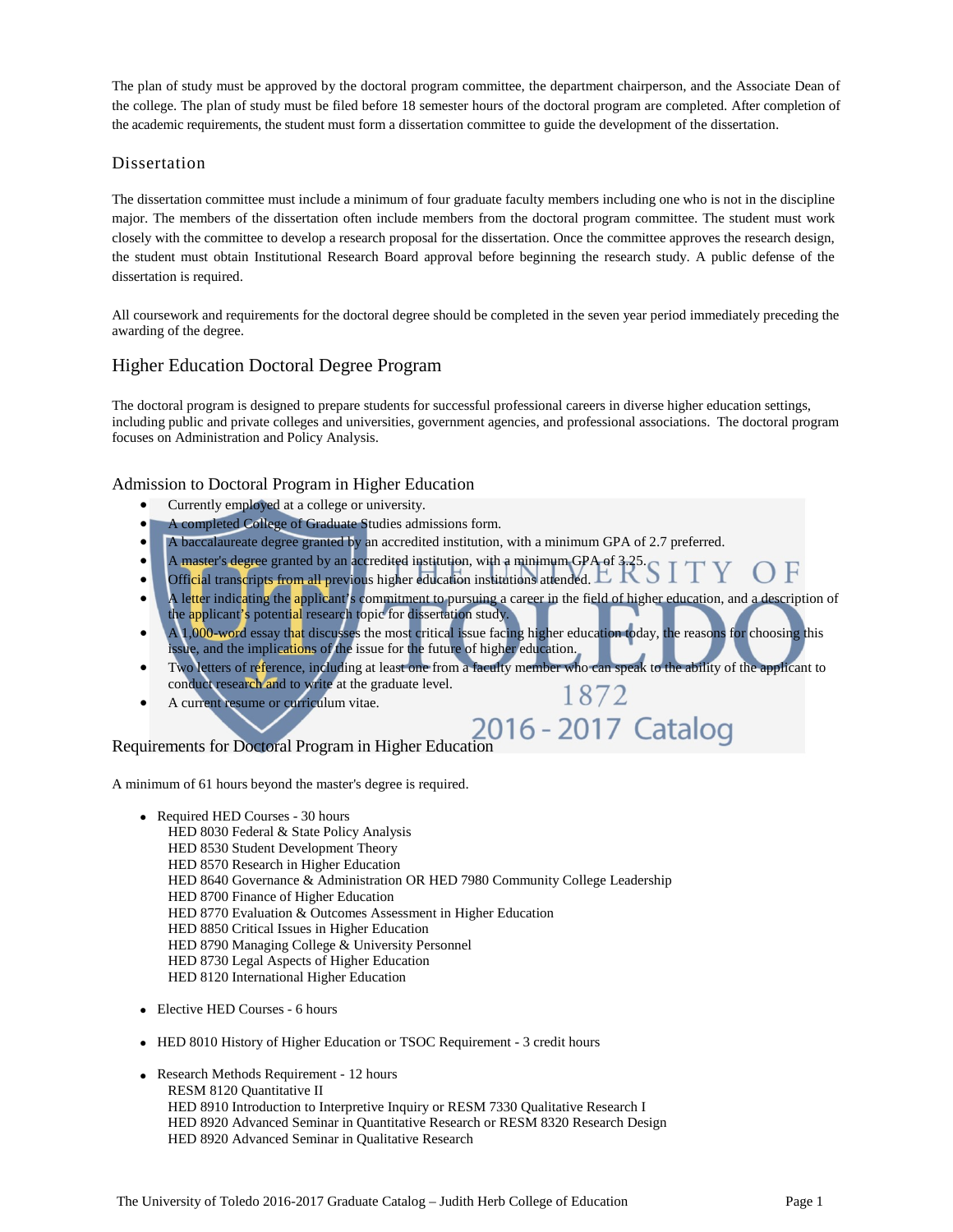• Dissertation- 10 hours HED 8930 Doctoral Research Seminar - Concept Paper (3) HED 8930 Doctoral Research Seminar- Literature Review (3) HED 8960 Dissertation (4)

In addition, each doctoral student is expected to:

- Concentrate in the area of specialization (i.e. a major) and pass a written examination (major examination) in the major area of concentration;
- Demonstrate proficiency in tools of research;
- Pass the written major examination and pass an oral examination that covers the relevant coursework;
- Orally present and defend a dissertation proposal in a public forum;
- Orally present and defend a completed dissertation in a public forum.

# Academic Advising Committee

The student is assigned a temporary advisor upon admission to a program. This advisor guides the student in forming a doctoral program committee.

The doctoral program committee shall be formed before the student completes 18 hours of credit. The doctoral program committee has a minimum of three members, at least two of which must be members of the Higher Education Program, who are selected from the membership of the graduate faculty of the University. The doctoral program committee is responsible for assisting the student in the development of a plan of study and assuring competence by overseeing the doctoral major exam, and the doctoral program oral.

The plan of study must be approved by the doctoral program committee, the department chairperson, and the associate dean of the college. The plan of study must be filed before 18 semester hours of the doctoral program are completed. After completion of the academic requirements, the student must form a dissertation committee to guide the development of the dissertation.

## Dissertation

The dissertation committee must include a minimum of four graduate faculty members, and one who is not in the discipline major. Members of the dissertation committee may also be members of the doctoral program committee. The student must work closely with the committee to develop a research proposal for the dissertation. Once the committee approves the research design, the student must obtain Institutional Research Board approval before beginning the research study. A public, oral defense of the dissertation proposal and the completed dissertation is required.

Certificate Programs housed in the Department of Early Childhood Education, Higher Education and<br>2016 - 2017 Catalog Special Education

# Diversity Certificate

The Office of Equity, Diversity and Community Engagement with the Higher Education Program offer an online, 12-credit hour Certificate Program in Diversity taken over three semesters.

## Admission

- Current UT graduate students
- Complete an "Adding a Certificate" form available at
- [http://www.utoledo.edu/graduate/files/Request\\_to\\_add\\_a\\_grad\\_certific.pdf](http://www.utoledo.edu/graduate/files/Request_to_add_a_grad_certific.pdf)
- One letter of recommendation from a faculty member of your current graduate program
- A statement of purpose which, minimally, answers the following:
	- o What are your career aspirations?
	- o How will this certificate help you achieve your career goals?
	- o What training, if any, do you have in diversity?

### Not a current student

- Apply to the UT College of Graduate Studies online at http://apply.utoledo.edu
- A Bachelor's degree with a minimum undergraduate GPA of 2.7
- Official transcripts from all previous coursework
- One letter of recommendation from either an employer or a faculty member
- A statement of purpose as described in third bullet under "current UT graduate students"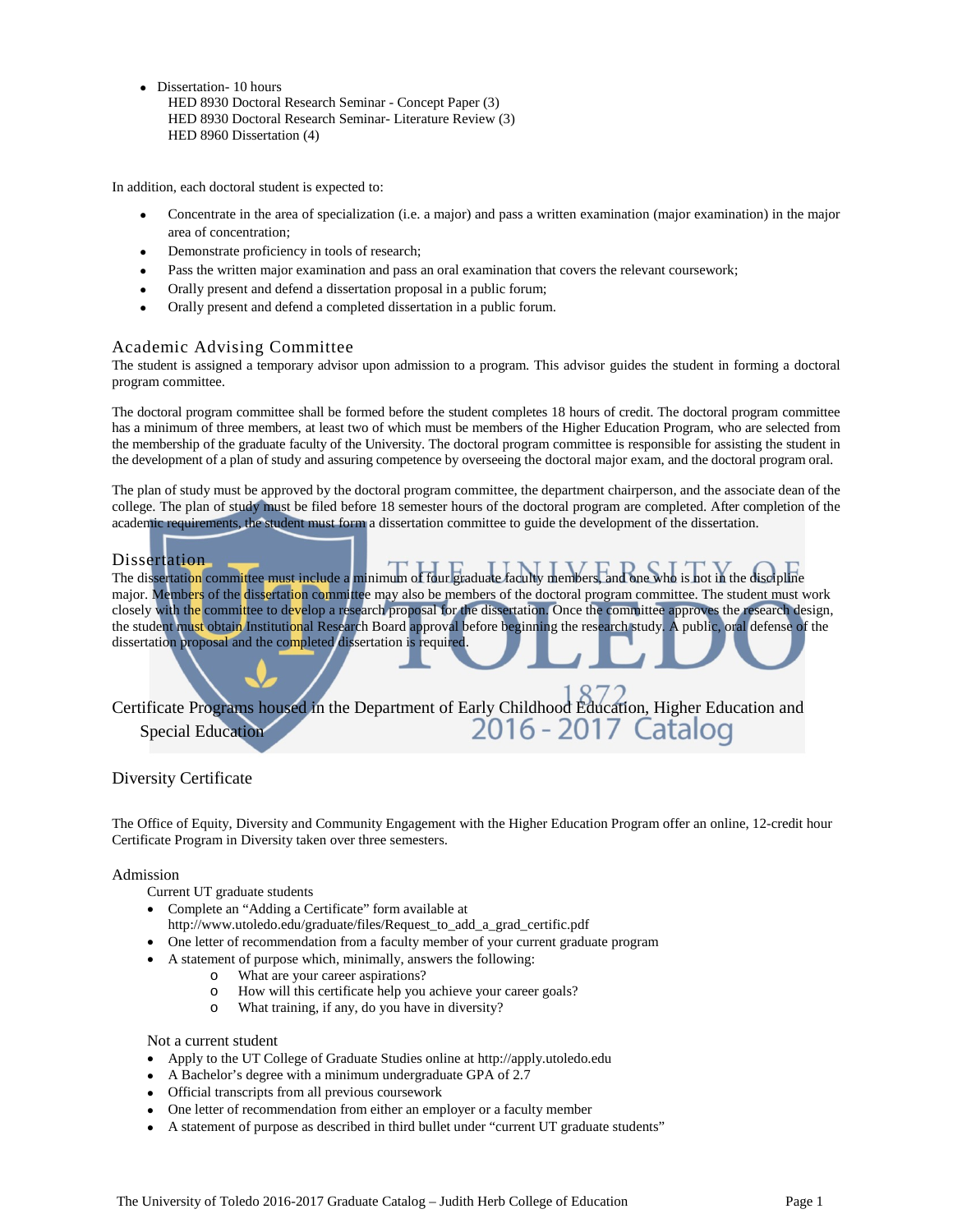## Courses

| HED 5910 Diversity Beginnings (4 credit hours - fall semester)    |
|-------------------------------------------------------------------|
| HED 5960 Diversity in Practice (4 credit hours - spring semester) |
| HED 5970 Diversity Advancement (4 credit hours - summer semester) |

## Higher Education Administration Certificate

A 12-credit hour Certificate Program in Higher Education Administration that presents course choices in two areas – institutional administration and learning environments.

### Admission

- A baccalaureate degree granted by an accredited institution, with a minimum GPA of 2.7. Current graduate students must be in good academic standing, with a GPA of 3.0 or above
- Official transcripts
- A statement of purpose discussing the applicant's interest in the Certificate Program
- A current resume

#### Courses

Institutional Administration: Choose 2

- HED 6640 Governance and Administration
- HED 6730 Legal Aspects of Higher Education
- HED 6700 Finance of Higher Education
- HED 6790 Managing College and University Personnel
- Learning Environments: Choose 2

# HED 6530 Theories of Student Development **IVERSITY** HED 6010 History of Higher Education HED 6510 American College Student HED 6770 Evaluation and Outcomes Assessment

# Graduate Certificate in Interprofessional Teaming in Early Childhood 72

The goal of the Graduate Certificate in Interprofessional Teaming is to prepare and guide professionals to engage in collaborative best practices in service to individuals with special needs and their families. The Graduate Certificate in Interprofessional Teaming advances this mission. Graduate students already enrolled in professional programs in the following six disciplines will be able to earn this certificate to augment their preparation to engage in collaborative best practices in services to young children with special needs and their families:

- Early Childhood Education,
- Occupational Therapy,
- Physical Therapy,
- School Psychology,
- Special Education,
- Speech Language Pathology

The criteria for eligibility for enrollment and retention in the certificate program include:

- Completion of the first semester in one's program of study with a minimum 3.5 GPA and otherwise in good standing, as verified by program director and/or academic advisor,
- Submission of a statement of purpose outlining one's desire to complete the certificate, and
- Grades of B or higher in all certificate courses.

Students will demonstrate competencies through individualized programs of study, approved by faculty members affiliated with the certificate program. Students should consult their advisor for detailed information.

While earning the certificate will entail documenting 38 competencies (in the areas of Collaboration, Advocacy, Diversity and Cultural Competence, Evidence-Based Practice, Professional and Ethical Standards, Technology, Human Development,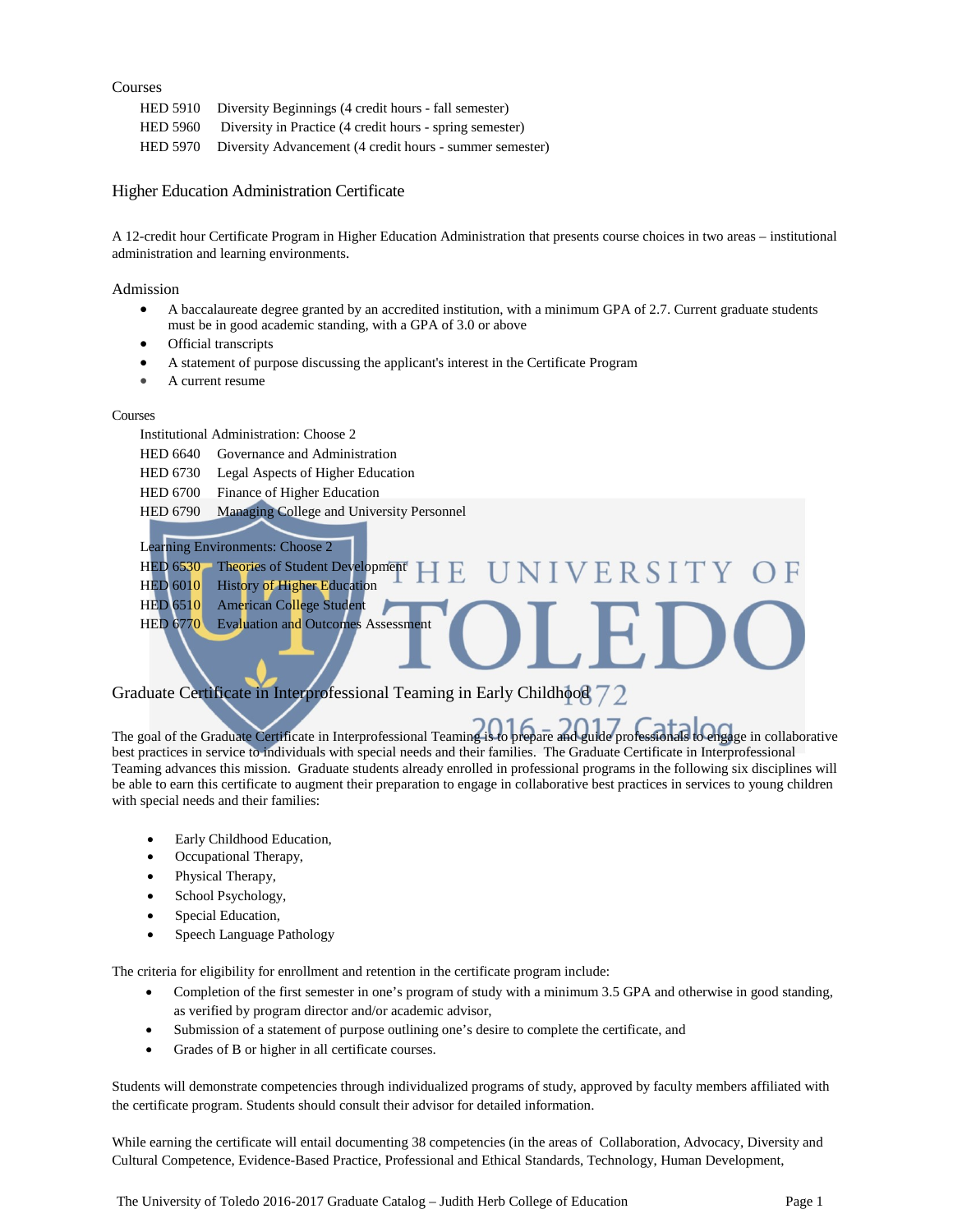Assessment and Evaluation, and Service Provision), the minimum total credit hours to be awarded the certificate is 12. In addition to the core courses required by the certificate, additional courses from the student's professional program will be identified by the advisor. The certificate must be awarded simultaneously with the professional degree.

# Department of EDUCATIONAL FOUNDATIONS AND LEADERSHIP

## Edward Janak, chair

The mission of the department of educational foundations and leadership (EDFL) is to prepare and develop educational leaders and scholars to be agents of transformation on all levels of educational systems. A learning paradigm informs our graduate programs, which are student-centered, inquiry-based, and integrated in terms of theory and practice, and lead to graduate degrees (Master's, Ed.S., Ed.D., and Ph.D.). Graduate degrees are available in educational administration and supervision, educational psychology, research and measurement, social foundations of education (including philosophy, sociology, and history of education).

The department is also the home of the Center for Nonviolence and Democratic Education (CNDE).

The educational administration and supervision program is accredited by the National Council for Accreditation of Teacher Education (NCATE).

# Admission to Master's Degree Programs

In addition to the College of Graduate Studies admission requirements, master's programs housed in the department of educational foundations and leadership (EDFL) require the following:

- An overall grade point average (GPA) of at least 2.7 on a 4.0 scale in all undergraduate work. Students who fail to meet this requirement may be considered for provisional admission, provided they demonstrate excellent promise for graduate study. The GRE is required for students with less than a 2.7 undergraduate grade point average.
- Three letters of recommendation regarding the prospective graduate student's potential for doing master's level work, which, depending upon the student's status at the time, may come from such sources as the undergraduate major advisor, current employer, school principal, or others who are knowledgeable about the applicant's ability to engage in graduate work in the desired program.
- A statement describing the student's background and goals as well as the importance of the degree in achieving those goals.
- Some programs have selective admissions and may admit a limited number of students. Thus, meeting all formal criteria does not guarantee admission.

## Requirements for Master's Degree Programs

Master's programs housed in the department of educational foundations and leadership require a minimum of 30 or 36 semester hours (depending on program) of approved graduate course work. No more than a total of six semester hours of credit from workshops (5950), problems or special topics courses (5980 or 6980), and independent studies (5990 or 6990) may be included in the degree program.

- A plan of study identifying the courses for the master's degree is required after 12 credit hours, generally at the end of the first semester of full time study.
- All students completing one of the master's degrees in this department must fulfill core requirements by completing one course from each of the four foundations core areas within the first 18 semester hours of course work (four of the first six courses must be core courses).
- All course work for the master's degree must be taken within a six-year period immediately preceding the date the degree is awarded.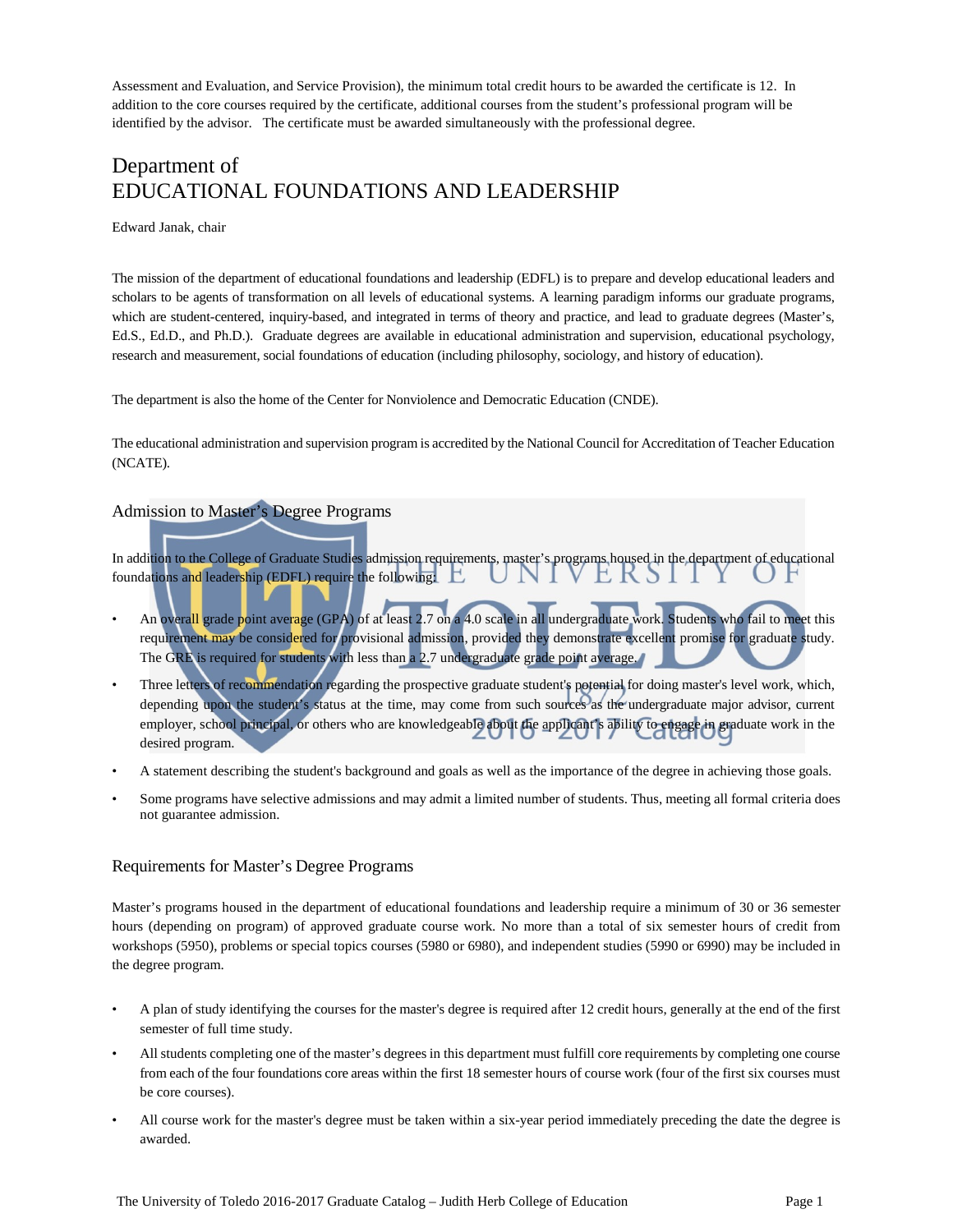• The completion of a thesis, project, comprehensive examination, seminar, or field experience (practicum) is noted in specific program descriptions.

Programs leading to licensure or endorsement may require additional semester hours to fulfill licensure credentials as well as degree requirements.

## Master of Education in Educational Administration and Supervision

- A. Foundations core ...............................................................................12
	- Psychological Foundations: EDP 5110, 5120, 5210, 5220, 5230, 5320, or 5330
		- Research Foundations: RESM 5110, 5210, 5310, or 5330
		- Social Foundations: TSOC 5100, 5110, 5200, 5210, 5230, 5300, 5400, 5500
		- Curriculum: CI 5860, 5870, 6800, 6810, 6830, 6840,
- B. Specialization.............................................................................. 15 Courses must be pre-approved by the faculty advisor from: EDAS 6000, 6020, 6110, 6230, 6150 or others with pre approval
- C. Seminar, project or thesis .............................................................. 3 EDAS 6900 or 6920 or 6960 or 6190

Programs leading to the M.Ed. degree in educational administration and supervision also may meet some of the requirements for a principal license in Ohio. Students should consult their advisor for detailed information.



# Master of Education in Educational Research and Measurement

- A. Foundations core .......................................................................... 12
	- Psychological Foundations: EDP 5110, 5120, 5210, 5220, 5230, , 5320, or 5330
	- Research Foundations: RESM 5110, 5210, 5310, or 5330
	- Social Foundations: TSOC 5100, 5110, 5200, 5210, 5230, 5300, 5400, 5500
	- Curriculum: CI 5860, 5870, , 6810, 6830 or 6840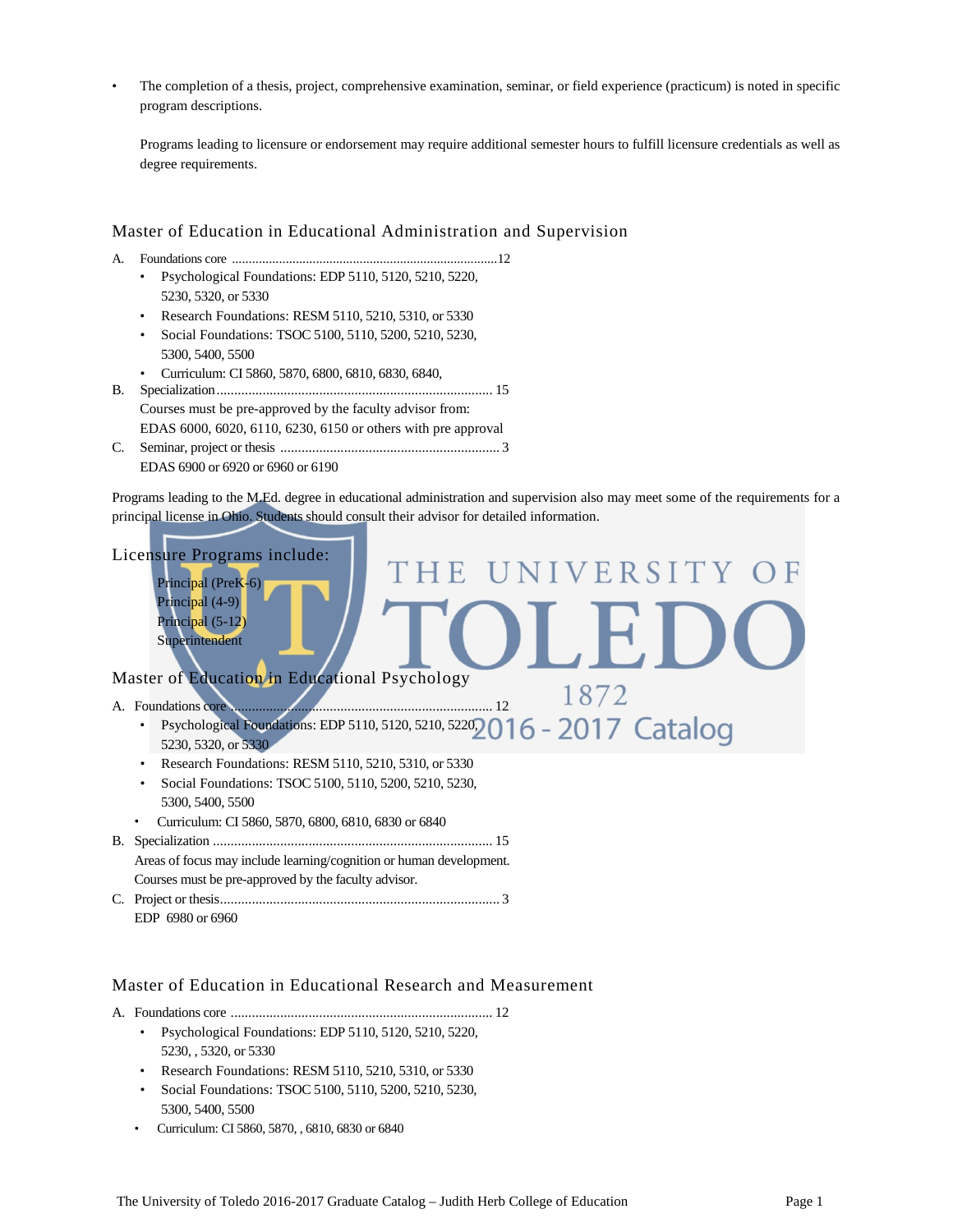| Areas of focus may include statistics, measurement or evaluation. |  |
|-------------------------------------------------------------------|--|
| Courses must be pre-approved by the faculty advisor.              |  |
|                                                                   |  |

RESM 6980 or 6960

# Master of Education in Educational Theory and Social Foundations

- A. Foundations core ........................................................................... 12
	- Psychological Foundations: EDP 5110, 5120, 5210, 5220, 5230, 5320, or 5330
	- Research Foundations: RESM 5110, 5210, 5310, or 5330
	- Social Foundations: TSOC 5100, 5110, 5200, 5210, 5230, 5300, 5400, 5500
	- Curriculum: CI 5860, 5870, 6810, 6830 or 6840
- B. Specialization ................................................................................ 21 Areas of focus may include historical foundations, philosophical foundations, sociological foundations, multicultural or urban education. Courses must be pre-approved by the faculty advisor.
- C. Project or thesis .............................................................................. 3
	- TSOC 6980 or 6960

# Educational Specialist (Ed.S.) Degree Program

#### THE UNIVERSI The educational specialist (Ed.S.) degree is a post-master's graduate program in administration and supervision that provides students an area of organizational leadership or educational specialization with emphasis on practice. This 36 hour degree is designed to meet

the needs of individuals whose career goals include licensure for advanced administrative positions in public and private schools (e.g., district administrator, building administrator).

Admission to Educational Specialist Degree in Educational Administration and Supervision

Admission requirements to the Ed.S. program includes:

# 2016 - 2017 Catalog

- A bachelor's degree from an accredited four-year institution and a master's degree from an accredited institution.
- A minimum 3.25 cumulative GPA, using a 4.0 scale, on all previous graduate academic work.
- Three letters of recommendation from academic professionals regarding the applicant's character and potential for doing post-master's level work. A statement of purpose demonstrating writing ability and the applicant's goals, and how the educational specialist degree supports those goals.

# Requirements for Educational Specialist

- Completion of a minimum of 36 semester hours of approved graduate coursework beyond the master's level (7000/8000 level courses) with a minimum GPA of 3.0 on a 4.0 scale. All course work for the Ed.S. must be completed within a six-year period immediately preceding the date the degree is awarded.
- Students are required to develop a plan of study with their advisor that specifies the coursework that must be completed to fulfill degree requirements including EDAS 8640 and EDAS 7920. This plan must be filed prior to the completion of 15 semester hours and must be approved by the advisor, the department chairperson, and the college associate dean.
- No more than a total of six semester hours of credit from workshops (7950), problems or special topics courses (7980) and independent studies (7990 or 8990) may be applied to a specialist's program.
- The program requires the completion of a culminating experience, which may include field experiences, internships, projects, etc.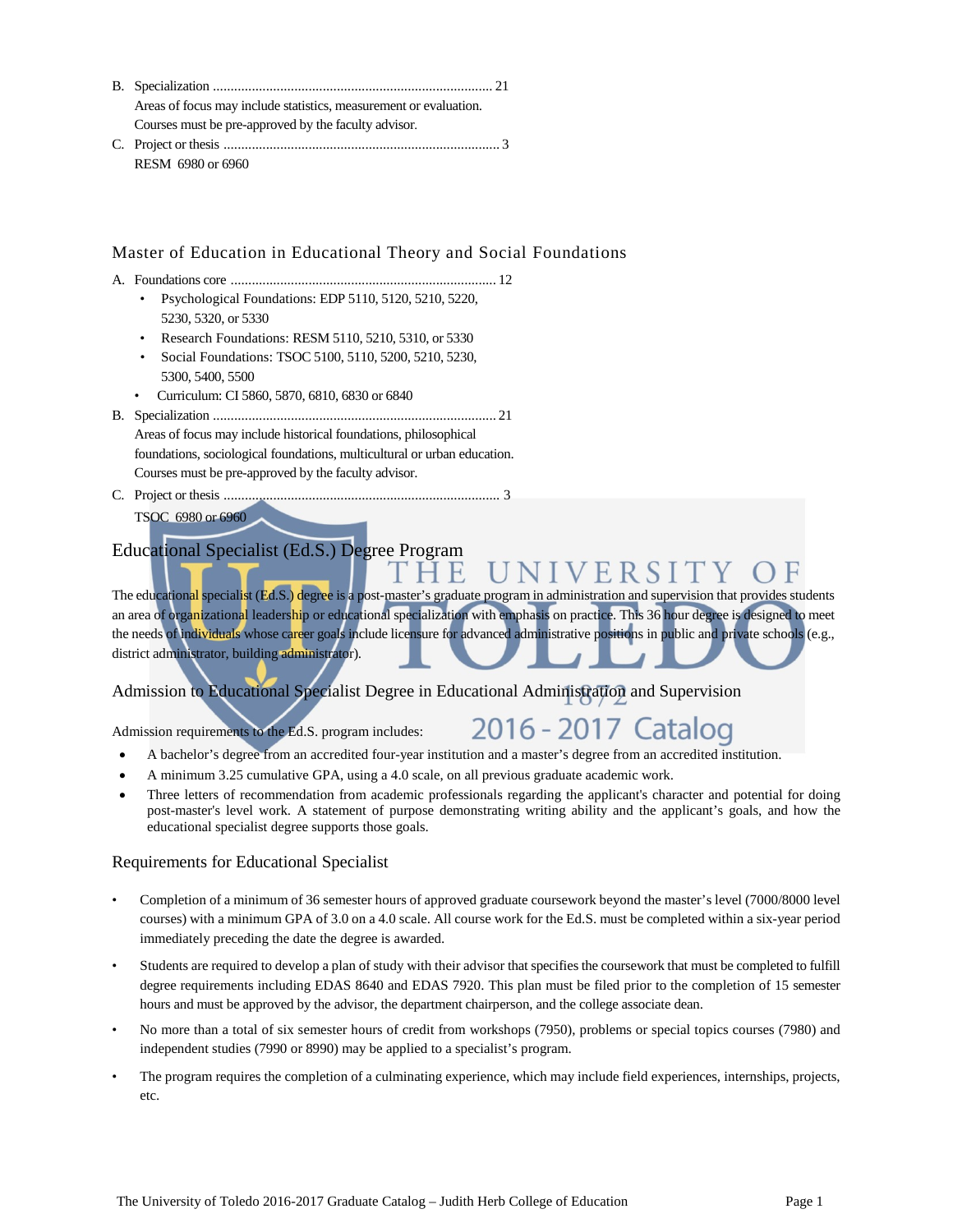# Doctoral Degree Programs

The department offers several doctoral degrees: the doctor of education (Ed.D.) in education administration and supervision, and the doctor of philosophy (Ph.D.) in the foundations of education majors of educational psychology, educational research and measurement, educational sociology, and foundations of education. Most doctoral programs are available as minor areas of study for other doctoral programs that require a minor. Additional areas of study for the minor are available within the college, as well as areas from other colleges at The University of Toledo. Students should discuss these alternatives with their advisors.

# Admission to Doctoral Programs

Individuals applying for admission to doctoral study in the Judith Herb College of Education must meet the admission requirements of the College of Graduate Studies, the Judith Herb College of Education, and the specific degree program the individual chooses. The following is a composite of the College of Graduate Studies and the Judith Herb College of Education.

- A minimum 3.25 cumulative GPA, using a 4.0 scale, on all previous graduate academic work and completed master's degree from an accredited institution.
- Acceptable GRE scores, as determined by individual programs.

Recommended GRE scores for admission into the designated doctoral programs:



- A resume or curriculum vitae.
- Three letters of recommendation detailing candidate's potential for completing doctoral-level work.
- A statement of purpose that describes why the applicant wishes to pursue the selected doctoral program. This statement also should include information on previous study, educational experience, professional accomplishments, immediate and future professional goals, and any other information that the applicant believes is relevant for admission into the desired program.

 $\Omega$ 

- Evidence of research and writing ability. Such evidence may include a master's thesis, class paper, a written research report, one or more reprints of publications, a paper presented to a professional society, or similar evidence of competence in this respect.
- A professional interview upon the completion of the written application, required by the following programs: Educational Administration and Supervision, Educational Psychology, Philosophy of Education, Educational Sociology, History of Education, and Foundations of Education.

# Requirements for Doctoral Programs

A minimum of 61 hours beyond the master's degree is required. Each doctoral student is expected to:

- Concentrate in one area of specialization (i.e., a major) and pass a written examination (major examination) in the major area of concentration;
- Demonstrate proficiency in tools of research;
- Depending on program, pass a separate written examination for any minor area of concentration;
- After passing the written major examination and any written minor examination, pass an oral examination that covers the relevant coursework;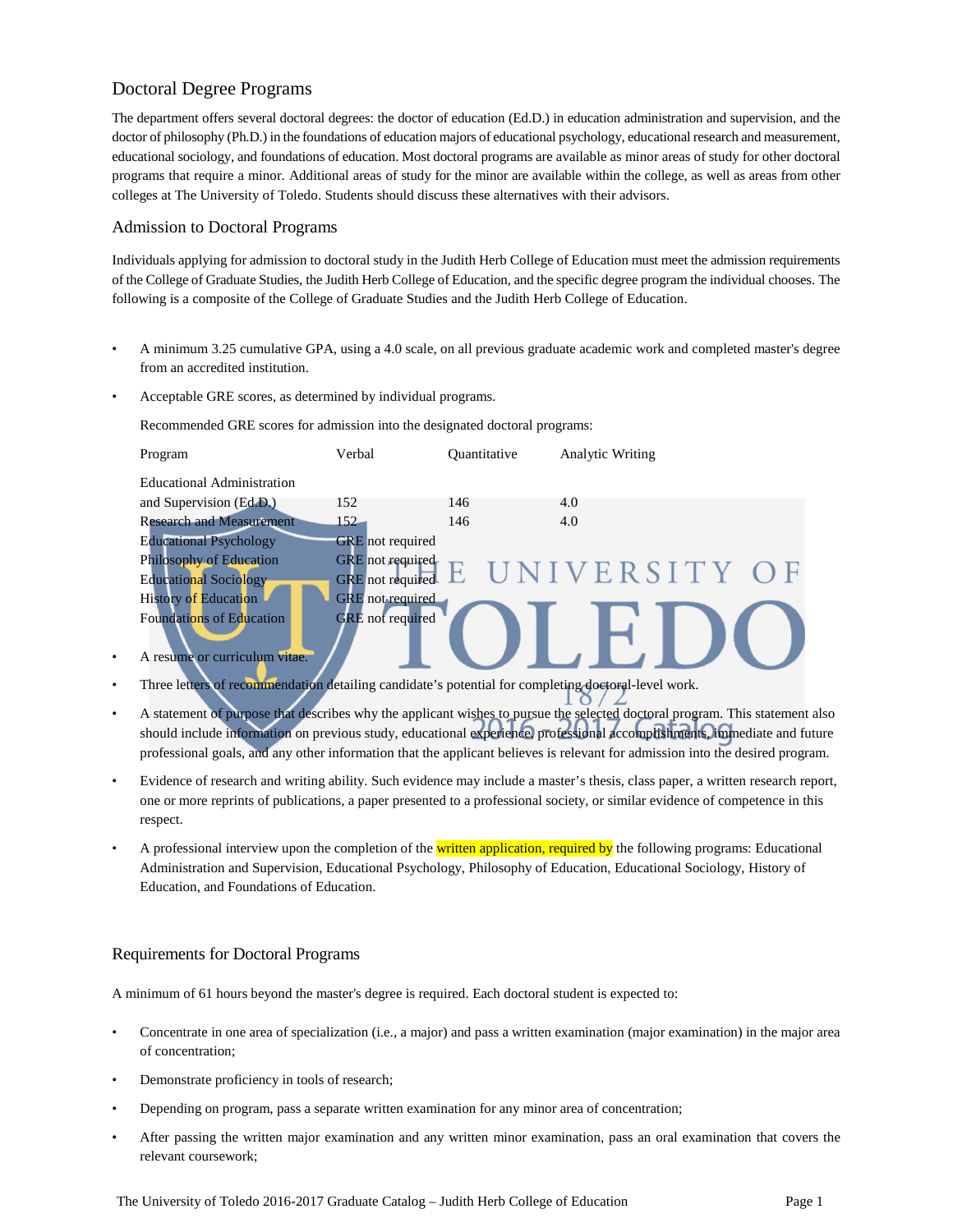- Orally present and defend a dissertation proposal in a public forum;
- Orally present and defend a completed dissertation in a public forum.

## Academic Advising Committee

The student is assigned a temporary advisor upon admission to a program. This advisor guides the student in forming a doctoral program committee.

The doctoral program committee shall be formed before the student completes 18 hours of credit. The doctoral program committee has a minimum of three members who are selected from the membership of the graduate faculty of the University. The doctoral program committee is responsible for assisting the student in the development of a plan of study and assuring competence by overseeing the doctoral major exam, any minor exam(s), and the doctoral program oral.

The plan of study must be approved by the doctoral program committee, the department chairperson, and the Executive Associate Dean of the college. The plan of study must be filed before 18 semester hours of the doctoral program are completed. After completion of the academic requirements, the student must form a dissertation committee to guide the development of the dissertation.

# Dissertation

The dissertation committee must include a minimum of four graduate faculty members, including one who is not in the discipline major. Members of the dissertation committee may also have been members of the doctoral program committee. The student must work closely with the committee to develop a research proposal for the dissertation. Once the committee approves the research design, the student must obtain Institutional Research Board approval before beginning the research study. A public, oral defense of the dissertation proposal and the completed dissertation is required.

VERSI

# Foundations of Peace Education Certificate Program

F.

The Online Foundations of Peace Education Graduate Certificate program is designed for educational professionals working in a variety of educational environments, ranging from P-12 schools, community colleges, universities, and non-governmental organizations. The program requires completion of four (12 semester hours) of graduate courses. All courses are offered online. The twelve credit hours earned in the certificate program may be applied toward the Master's programs in Educational Psychology (FEEP) or Educational Theory and Social Foundations (ETSF, FOED, FEPE, FEES) or the Doctoral degree in Educational Foundations; however, an admissions application to these programs must occur separately. To be applied toward the doctoral degree the certificate courses must be taken at the doctoral (7000 or 8000) level. This certificate will provide students with the concepts, skills, and values to infuse peace education throughout the curriculum, thereby providing them with greater opportunities to be hired in a variety of educational settings.

### Prospective Students: Admission Guidelines

The application process for the Certificate Program is entirely completed online. The following are minimum application requirements for admission consideration to the Certificate Program in Foundations of Peace Education. The University of Toledo application requirements and other relevant information are available on the Graduate Studies website.

### Admissions Criteria

Candidates admitted to the program must have the following:

- A baccalaureate degree from an accredited four-year institution. However, if you are planning to teach in P-12 schools, you must have a teaching license in a specific subject area or discipline.
- An overall grade point average (GPA) of at least 2.7 or higher on a 4.0 scale in all undergraduate work.
- Two recommendation letters, which may come from such sources as the undergraduate major adviser, current employer, school principal or others who are knowledgeable about the applicant's ability to engage in graduate work in the desired program.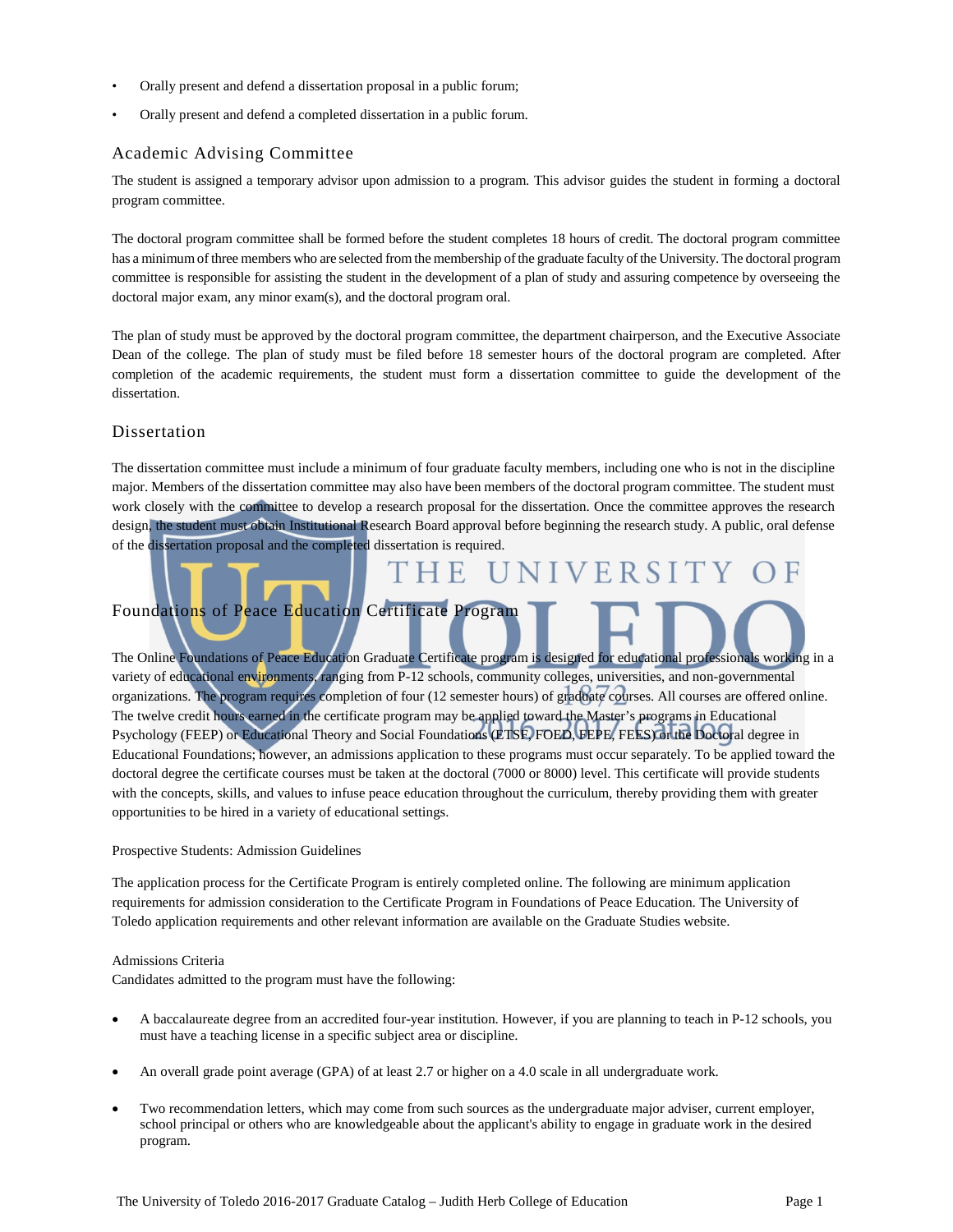- A statement describing the prospective graduate student's background and goals as well as the importance of the degree in achieving those goals.
- The program has selective admissions and may admit a limited number of graduate students. Thus, meeting all formal criteria does not guarantee admission.
- All graduate degree-seeking applicants must apply for admission to the Certificate program prior to graduation.

## Program of Study

Complete 12 semester hours of required course work.

Required Course: TSOC 5600/7600 Foundations of Peace Pedagogy (3)

• 3 Additional Courses chosen from the following list (3 courses or 9 semester hours): TSOC 6/8190: Theories of Justice and Educational Policy TSOC 6/8310: Major Educational Theorists TSOC 6/8320: Education and the Democratic Ethic TSOC 6/8330: Ethics of War and Peace and Education TSOC 6/8340: Human Rights Education TSOC 6/8350: Environmental Ethics and Education TSOC 6/8990: Independent Study in Educational Foundations

EDP 6/8120: School Violence Theory, Prevention, and Intervention EDP 6/8150 or TSOC 6/8150: Cultural Perspectives on Learning EDP 6/8370: News Media Literacy, Society, and the Mind EDP 6/8360: Thinking and Reasoning in School Context EDP 6/8990: Independent Study in Educational Psychology NIVERSITY

# Educational Assessment Specialist Certificate

The Educational Assessment Specialist certificate may be earned by students from any major and is intended to assist teachers, principals and superintendents to obtain the education needed to meet the challenges of the modern school and promote student learning. Students will acquire skills necessary to meet the data-informed decision making and accountability challenges demanded in the current educational environment. 8

E

Three fully online, three credit hour, courses are required in addition to a hands-on practicum at the student's location. The practicum is guided by University research and measurement faculty. Minimum number of credit hours for completion is 12.

The certificate may be added to a degree or completed independently.

Admission Requirements Application **Transcripts** 3 Letters of recommendation Statement of purpose

Coursework

#### RESM5210 Educational Testing And Grading

Development, administration and interpretation of teacher-made tests and other pupil assessments; basic principles underlying norm- and criterion-referenced tests; problems and issues in grading systems and assigning grades.

#### RESM5310 Educational Research

This course offers an introduction to the history and foundations of research processes. It incorporates the purposes and strengths of both qualitative and quantitative approaches for understanding research problems.

#### RESM5110 Quantitative Methods I

Introduction to major concepts of statistical description; central tendency, dispersion, and relative position and relationship. Inferential methods such as t-tests, one-way analysis of variance, and multiple comparisons are also presented.

#### RESM6940 Internship

Supervised field experiences in measurement, evaluation, research design, or statistics in a variety of settings.